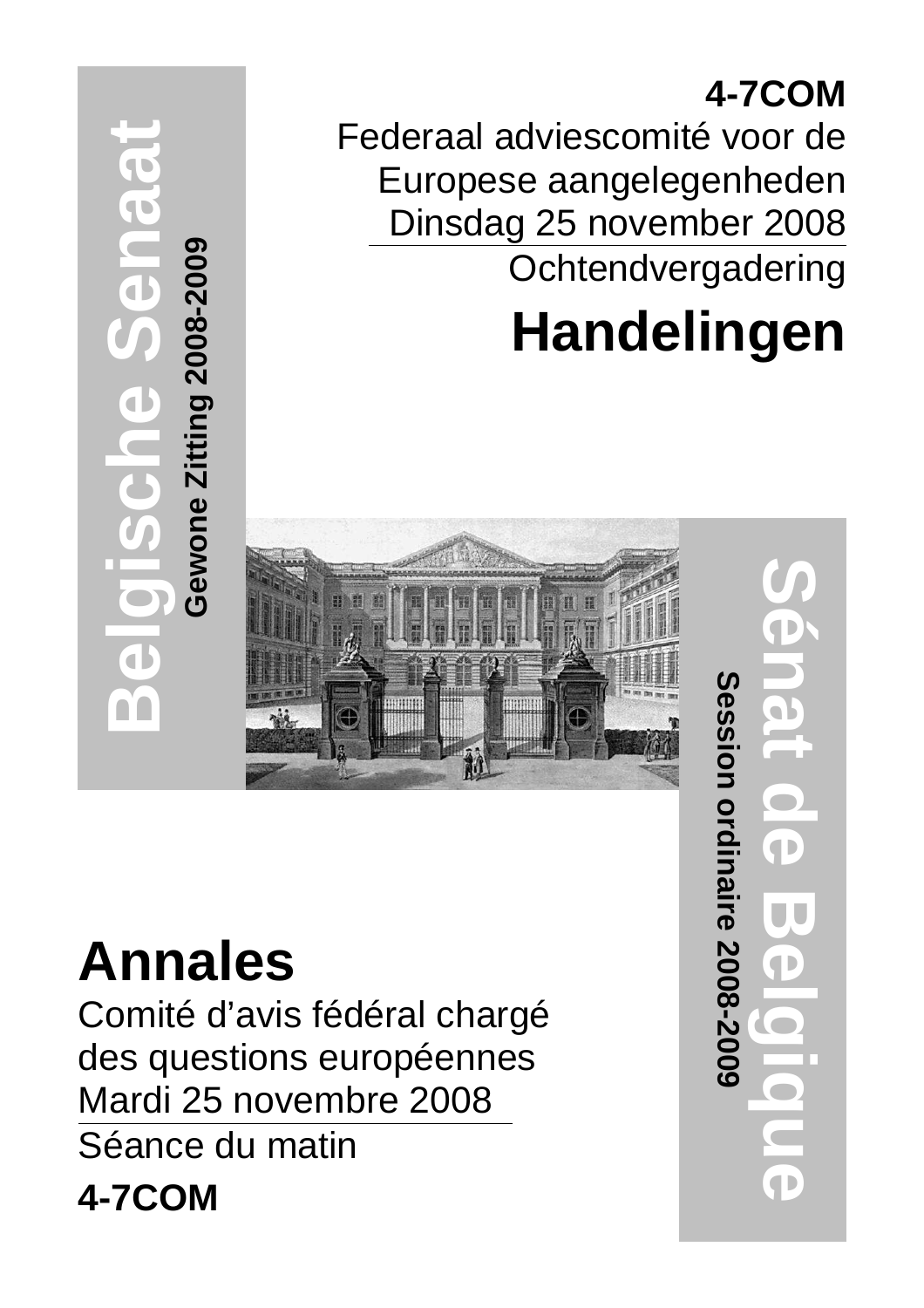De **Handelingen** bevatten de integrale tekst van de redevoeringen in de oorspronkelijke taal. Deze tekst werd goedgekeurd door de sprekers. De vertaling – *cursief gedrukt* – verschijnt onder de verantwoordelijkheid van de dienst Verslaggeving. Van lange uiteenzettingen is de vertaling een samenvatting.

De nummering bestaat uit het volgnummer van de legislatuur sinds de hervorming van de Senaat in 1995, het volgnummer van de vergadering en de paginering.

Voor bestellingen van Handelingen en Vragen en Antwoorden van Kamer en Senaat: Dienst Publicaties Kamer van volksvertegenwoordigers, Natieplein 2 te 1008 Brussel, tel. 02/549.81.95 of 549.81.58.

Deze publicaties zijn gratis beschikbaar op de websites van Senaat en Kamer: www.senate.be www.dekamer.be

## Afkortingen – Abréviations

| CD&V          | Christen-Democratisch en Vlaams                                 |
|---------------|-----------------------------------------------------------------|
| cdH           | centre démocrate Humaniste                                      |
| Ecolo         | Écologistes confédérés pour l'organisation de luttes originales |
| FN.           | <b>Front National</b>                                           |
| <b>LDD</b>    | Lijst Dedecker                                                  |
| <b>MR</b>     | Mouvement réformateur                                           |
| Open Vld      | Open Vlaamse liberalen en democraten                            |
| <b>PS</b>     | Parti Socialiste                                                |
| $sp.a+VI.Pro$ | socialistische partij anders – VlaamsProgressieven              |
| <b>VB</b>     | Vlaams Belang                                                   |

Les **Annales** contiennent le texte intégral des discours dans la langue originale. Ce texte a été approuvé par les orateurs. Les traductions – *imprimées en italique* – sont publiées sous la responsabilité du service des Comptes rendus. Pour les interventions longues, la traduction est un résumé.

La pagination mentionne le numéro de la législature depuis la réforme du Sénat en 1995, le numéro de la séance et enfin la pagination proprement dite.

Pour toute commande des Annales et des Questions et Réponses du Sénat et de la Chambre des représentants: Service des Publications de la Chambre des représentants, Place de la Nation 2 à 1008 Bruxelles, tél. 02/549.81.95 ou 549.81.58.

Ces publications sont disponibles gratuitement sur les sites Internet du Sénat et de la Chambre: www.lachambre.be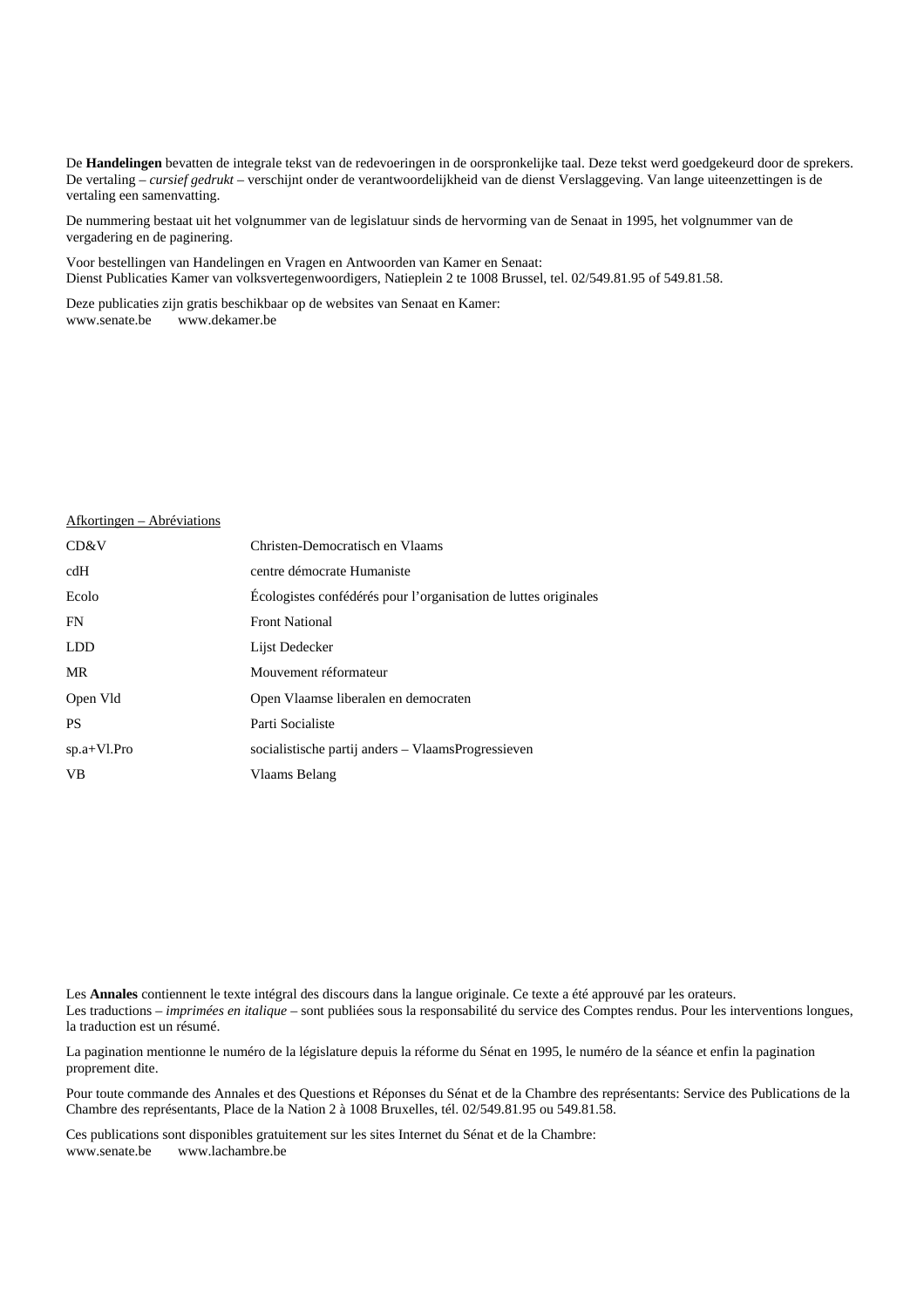## **Hoorzitting met de heer Javier Solana, Hoge Vertegenwoordiger voor het Gemeenschappelijk Buitenlands en Veiligheidsbeleid (GBVB) van de Europese Unie**

*(De vergadering wordt geopend om 10.40 uur.) (La séance est ouverte à 10 h 40.)*

*Mevrouw Anne Delvaux (Senaat – cdH), covoorzitter. – Ik heet alle aanwezigen welkom op deze gemeenschappelijke vergadering van de commissie voor de Buitenlandse Betrekkingen en voor de Landsverdediging van de Senaat en de commissie voor de Buitenlandse Betrekkingen van de Kamer met het Federaal Adviescomité voor de Europese Aangelegenheden.*

*Ik dank de heer Solana dat hij de uitnodiging voor dit uitzonderlijke adviescomité heeft aanvaard.*

*Zelfs al bent u absoluut geen onbekende, toch zou ik uw levensloop bij mijn collega's in herinnering willen brengen.*

*Na een loopbaan als fysicus bent u minister geworden in uw geboorteland, Spanje. Gedurende dertien jaar was u bevoegd voor achtereenvolgens cultuur, onderwijs en buitenlandse zaken. Vervolgens werd u secretaris-generaal van de NAVO. Sinds 1999 bent u Hoge Vertegenwoordiger voor het Gemeenschappelijk Buitenlands en Veiligheidsbeleid van de Europese Unie en secretaris-generaal van de Raad van de Europese Unie en van de West-Europese Unie. Als hoofd van de EU-diplomatie staat u de Raad bij in kwesties van buitenlands beleid en bij de politieke dialoog met derde landen.*

*We zijn zeer blij dat u aan onze vergadering deelneemt en danken u er nogmaals voor dat u ons doet delen in uw grote deskundigheid inzake buitenlands, veiligheids- en defensiebeleid.*

**Mr Javier Solana**. – I shall try and keep these remarks short so that we may move on quickly to the question and answer session.

Let me begin by saying that being here, in this parliament, is indeed a great pleasure. I would like to state publicly, that the relationship I have had all these years in my present position with your country has been both solid and fundamental. For this, I would like to thank you, Members of Parliament and of the Belgian Government.

Presently, we are living against the backdrop of highly complex international events, which will profoundly influence our future. Clearly, we find ourselves in a complicated global economic crisis that has spread at an incredible speed and which will impact economically on our lives, on the distribution of world power and on foreign affairs; problems we will have to tackle at the European and international level. There is no doubt that the balance between markets and governments will have to be rethought. Globalization surges ahead and the question posed by our citizens and the international community is: how may we better manage this globalization process? The current crisis highlights the need for stronger global institutions, in the financial sector, obviously, but also beyond. Think of the other problems we are faced with that will have far-reaching consequences and

## **Audition de M. Javier Solana, Haut Représentant pour la politique étrangère et de sécurité commune (PESC) de l'Union européenne.**

**Mme Anne Delvaux (Sénat – cdH)**, coprésidente. – Je souhaite la bienvenue à tous les participants à cette réunion conjointe de la commission des Relations extérieures et de la Défense du Sénat et de la commission des Relations extérieures de la Chambre avec le Comité d'avis fédéral chargé des questions européennes.

Je remercie M. Solana d'avoir accepté notre invitation à ce comité d'avis exceptionnel.

Même si vous n'êtes absolument pas un inconnu, je tenais à rappeler votre parcours à l'attention de mes collègues.

Après une carrière de physicien, vous êtes devenu ministre dans votre pays natal, l'Espagne. Pendant treize ans, vous avez été successivement chargé de la culture, de l'éducation, puis des affaires étrangères. Vous avez ensuite exercé la fonction de secrétaire général de l'OTAN. Depuis 1999, vous êtes le Haut Représentant pour la politique étrangère et de sécurité commune de l'Union européenne et le secrétaire général du conseil de l'Union européenne et de l'Union européenne occidentale. En tant que diplomate en chef de l'Union européenne, vous assistez le conseil pour les questions de politique étrangère et vous agissez, à ses côtés, dans la conduite des dialogues politiques avec les pays tiers.

Nous ne pouvons que nous réjouir de votre participation à notre réunion et vous remercier à nouveau de nous faire profiter de votre grande expertise en matière de politique étrangère, de sécurité et de défense européenne.

**Mr Javier Solana**. – I shall try and keep these remarks short so that we may move on quickly to the question and answer session.

Let me begin by saying that being here, in this parliament, is indeed a great pleasure. I would like to state publicly, that the relationship I have had all these years in my present position with your country has been both solid and fundamental. For this, I would like to thank you, Members of Parliament and of the Belgian Government.

Presently, we are living against the backdrop of highly complex international events, which will profoundly influence our future. Clearly, we find ourselves in a complicated global economic crisis that has spread at an incredible speed and which will impact economically on our lives, on the distribution of world power and on foreign affairs; problems we will have to tackle at the European and international level. There is no doubt that the balance between markets and governments will have to be rethought. Globalization surges ahead and the question posed by our citizens and the international community is: how may we better manage this globalization process? The current crisis highlights the need for stronger global institutions, in the financial sector, obviously, but also beyond. Think of the other problems we are faced with that will have far-reaching consequences and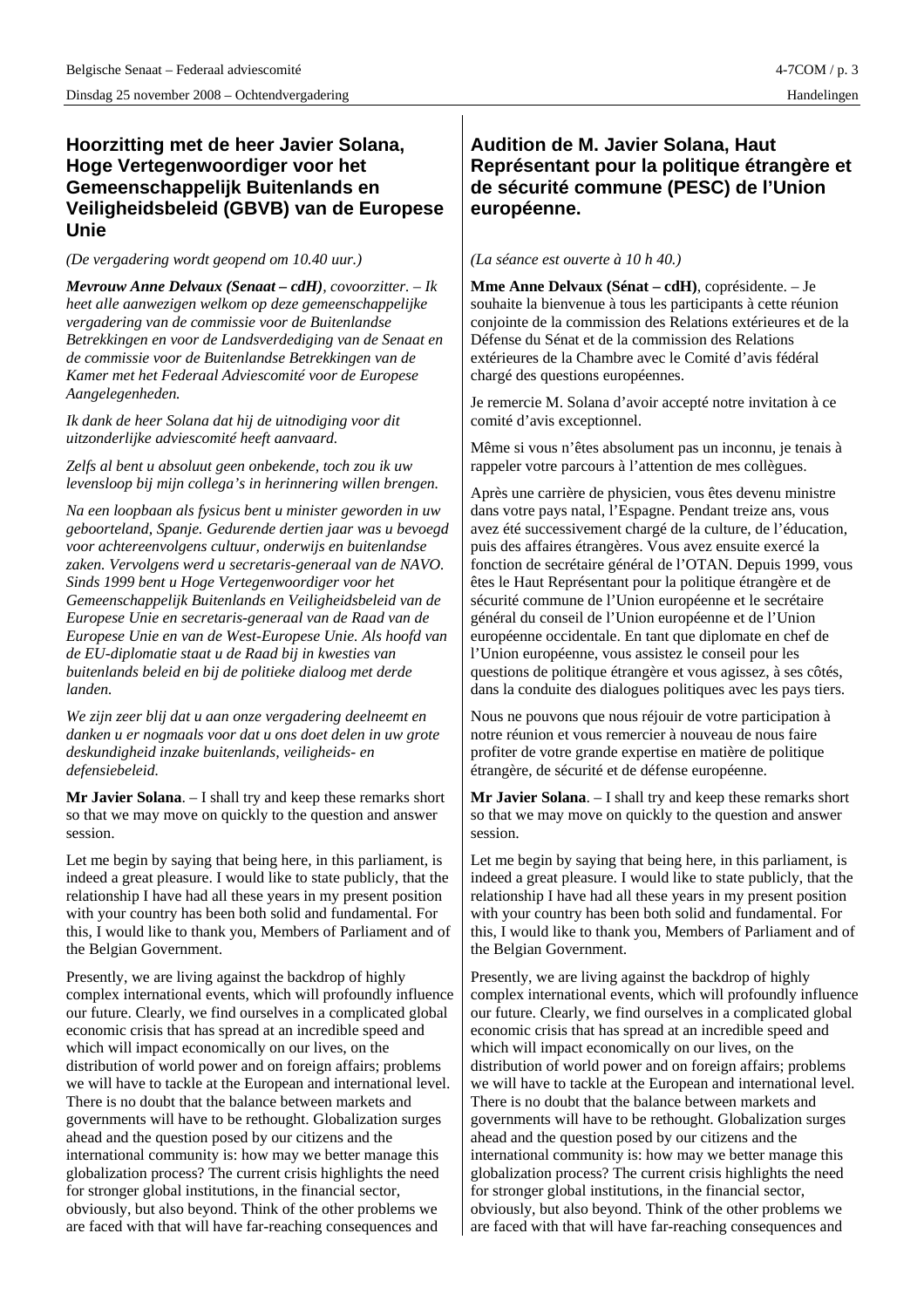4-7COM / p. 4 Sénat de Belgique – Comité d'avis fédéral

## Annales Mardi 25 novembre 2008 – Séance du matin

repercussions on the international agenda: climate change, energy and migration. It is clear that global solutions are needed and, hence, that new powers will have to get a seat at the negotiating table. There can be no doubt that the West needs these new powers and needs to get used to sharing with them, which in itself is a fundamental change of mindset. If we do not learn this, we will be unable to tackle the complicated questions that lie ahead.

The European Union has a very important role to play. It has to put up a united front, but act with generosity, because the way in which we treat the new players in the nascent global system will impact on how they will deal with us when they arrive at the top. Think of the emerging nations, which are moving very fast demographically and economically. How we deal with them now, will greatly influence the stability of the world in the future.

A second element in the backdrop is the outcome of the US elections. The election results will probably allow for a better and more solid transatlantic relationship, and as Europeans we have to work together with the United States to try and solve the important issues on our agenda. As I said earlier, even a solid bilateral relationship between the European Union and the US will, in all likelihood, not be enough. We shall have to join other members of the international community, emerging countries like Russia, China, Mexico and South Africa that have an important role to play in political and economic affairs.

Let me move on to the most important topic, which is Africa. Africa faces a number of problems, one of which, as you know, is the unremitting tragedy that goes on in the Democratic Republic of Congo. Over the years, the European Union has rightly invested a lot in peace and stability in the DRC, which, as a country, is of paramount importance to the stability of the entire continent, and we must pursue our efforts to stabilize the DRC and the Great Lakes region. Belgium has contributed a great deal, and I wish to salute the commitment of your minister of Foreign Affairs and Commissioner Louis Michel.

I have recently been in touch with some key figures: the Secretary-General of the United Nations, the President of the African Union, Mr Ping, who is a very important player and personality, and President Kabila. I think that the combined efforts of the United Nations, the African Union and the European Union, together with the decision, taken not long ago, to allow Mr Ọbasanjọ to act as an interlocutor for all parties involved in this complicated issue, have been decisive. Mr Obasanjo's work is beginning to bear fruit and he deserves the support of the international community and ourselves. The humanitarian response has been swift, with 45 million euros in extra aid contributed by the Commission and the member states of the European Union. However, it still has to be established how we can cooperate with the United Nations security forces (MONUC). A new Security Council resolution, asking for 3000 more troops, has been approved. As yet, no decision has been taken on how the European Community could contribute to the UN peacekeeping operation. The European Council continues to examine possibilities for cooperation with MONUC.

We will also do our utmost in helping to reform the DRC security sector, without which no stability can be achieved. repercussions on the international agenda: climate change, energy and migration. It is clear that global solutions are needed and, hence, that new powers will have to get a seat at the negotiating table. There can be no doubt that the West needs these new powers and needs to get used to sharing with them, which in itself is a fundamental change of mindset. If we do not learn this, we will be unable to tackle the complicated questions that lie ahead.

The European Union has a very important role to play. It has to put up a united front, but act with generosity, because the way in which we treat the new players in the nascent global system will impact on how they will deal with us when they arrive at the top. Think of the emerging nations, which are moving very fast demographically and economically. How we deal with them now, will greatly influence the stability of the world in the future.

A second element in the backdrop is the outcome of the US elections. The election results will probably allow for a better and more solid transatlantic relationship, and as Europeans we have to work together with the United States to try and solve the important issues on our agenda. As I said earlier, even a solid bilateral relationship between the European Union and the US will, in all likelihood, not be enough. We shall have to join other members of the international community, emerging countries like Russia, China, Mexico and South Africa that have an important role to play in political and economic affairs.

Let me move on to the most important topic, which is Africa. Africa faces a number of problems, one of which, as you know, is the unremitting tragedy that goes on in the Democratic Republic of Congo. Over the years, the European Union has rightly invested a lot in peace and stability in the DRC, which, as a country, is of paramount importance to the stability of the entire continent, and we must pursue our efforts to stabilize the DRC and the Great Lakes region. Belgium has contributed a great deal, and I wish to salute the commitment of your minister of Foreign Affairs and Commissioner Louis Michel.

I have recently been in touch with some key figures: the Secretary-General of the United Nations, the President of the African Union, Mr Ping, who is a very important player and personality, and President Kabila. I think that the combined efforts of the United Nations, the African Union and the European Union, together with the decision, taken not long ago, to allow Mr Ọbasanjọ to act as an interlocutor for all parties involved in this complicated issue, have been decisive. Mr Obasanjo's work is beginning to bear fruit and he deserves the support of the international community and ourselves. The humanitarian response has been swift, with 45 million euros in extra aid contributed by the Commission and the member states of the European Union. However, it still has to be established how we can cooperate with the United Nations security forces (MONUC). A new Security Council resolution, asking for 3000 more troops, has been approved. As yet, no decision has been taken on how the European Community could contribute to the UN peacekeeping operation. The European Council continues to examine possibilities for cooperation with MONUC.

We will also do our utmost in helping to reform the DRC security sector, without which no stability can be achieved.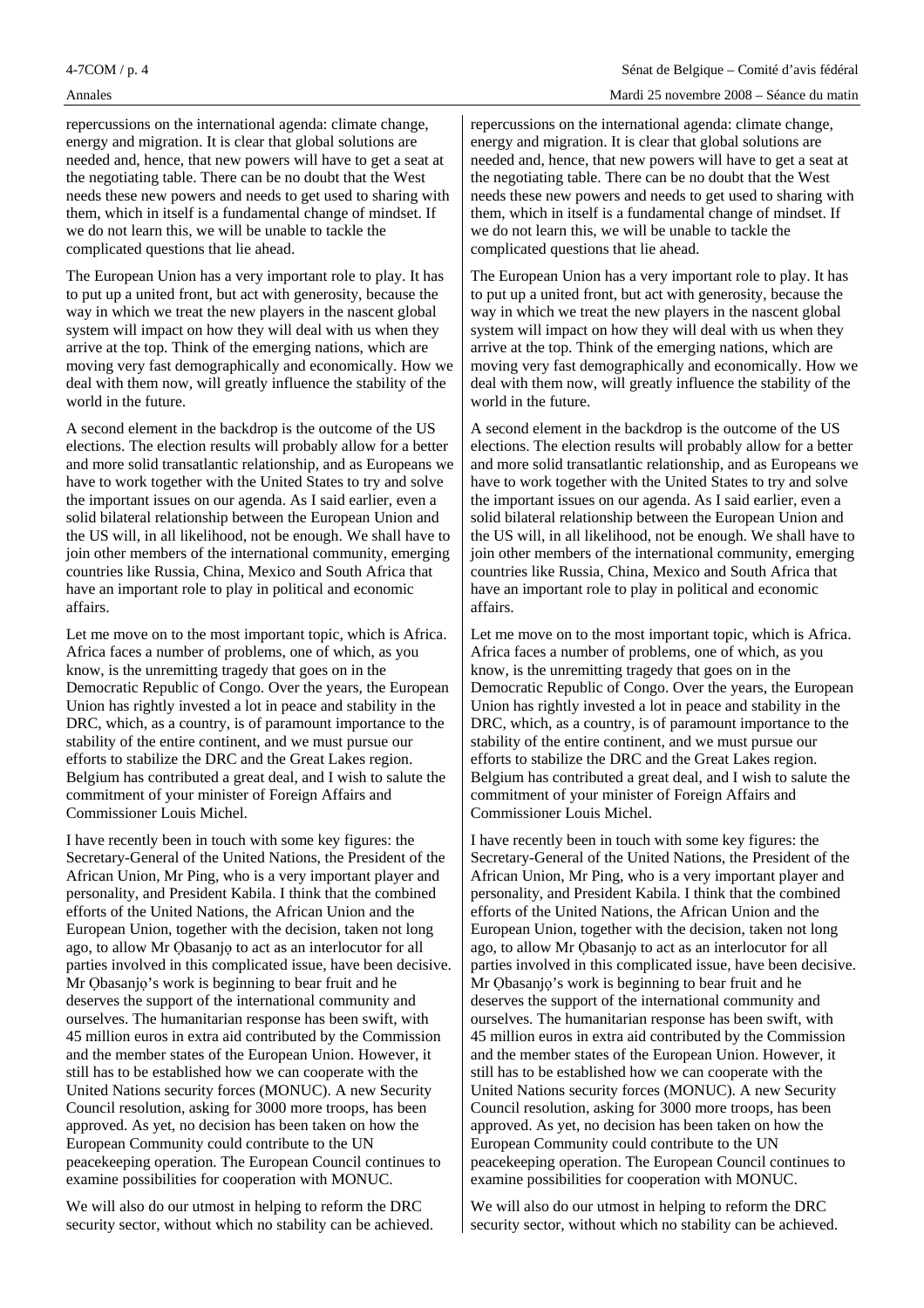More efforts have to be made in this area. This issue is high on the Belgian agenda and our own. The EU will therefore continue its cooperation with your government on this very important programme.

Across Africa, there are other troubling issues, one of which is Somalia and its piracy problem. At the beginning of summer, the EU has decided to launch an ESDP (European Security and Defence Policy) mission with a very robust mandate, which is to put an end to piracy off the Somali coast. Its aim will be to deter, prevent and repress acts of piracy and armed robbery by all means, including the use of force. This will be the EU's first maritime mission, with headquarters in place in the UK and a newly appointed strategic commander. If all goes well at the General Affairs and External Relations Council on December  $8<sup>th</sup>$ , the operation will be launched. It will of course cooperate very closely with the United Nations to apply Resolutions 1814 and 1816. It will also cooperate with institutions such as NATO and with countries that are beginning to deploy a military presence in the region, such as the USA, Russia and India.

Let me again stress that this action against piracy cannot replace the support for the political process onshore to stabilize Somalia; it is something to be done offshore. The Somali transitional government continues to block progress and the stabilization of the country remains an issue. We do, of course, support the political process laid down by the United Nations.

Now, going beyond the African continent, I would like to talk about the Balkan issue, particularly Kosovo. I can now tell you that the Secretary General of the United Nations has sent the report of the Kosovo EULEX to the Security Council. It is agreed that there will be a debate on Wednesday  $26<sup>th</sup>$ November in the Security Council. Every party, Belgrade and Priština, has assented to this debate, ending with a declaration by the President of the Security Council. If the debate is closed properly then at the beginning of December, the deployment of EULEX (European Rule of Law) will cover the whole territory of Kosovo. This will complete what had started several months ago. Moreover, it will close another important page and will further our collaboration and effort with the UNMIK (United Nations Mission in Kosovo). In time UNMIK will give all the capacity of rule of law to the EULEX mission and we will continue not only to stabilize Kosovo, but to obtain regional stabilization. This is good news for everyone as it is the first time we have everything on the table and been able to formalise the report to be debated. I would like to thank you all, as Belgium has been a member of the Security Council all this time and your contribution has been very very important.

Now I would like to say a few words about Georgia and Russia. As you are well aware, we are actively engaged diplomatically and on the ground in Georgia. The observation/monitoring mission continues to be very effective and I would also like to underline that the process of the Geneva agreement we signed with President Medvedev in the month of September, is going fairly well. Despite the first meeting ending up rather badly, the second has finished much better with the possibility of continuing the political debate with another date on the  $17<sup>th</sup>$  and  $18<sup>th</sup>$  of December. The coMore efforts have to be made in this area. This issue is high on the Belgian agenda and our own. The EU will therefore continue its cooperation with your government on this very important programme.

Across Africa, there are other troubling issues, one of which is Somalia and its piracy problem. At the beginning of summer, the EU has decided to launch an ESDP (European Security and Defence Policy) mission with a very robust mandate, which is to put an end to piracy off the Somali coast. Its aim will be to deter, prevent and repress acts of piracy and armed robbery by all means, including the use of force. This will be the EU's first maritime mission, with headquarters in place in the UK and a newly appointed strategic commander. If all goes well at the General Affairs and External Relations Council on December  $8<sup>th</sup>$ , the operation will be launched. It will of course cooperate very closely with the United Nations to apply Resolutions 1814 and 1816. It will also cooperate with institutions such as NATO and with countries that are beginning to deploy a military presence in the region, such as the USA, Russia and India.

Let me again stress that this action against piracy cannot replace the support for the political process onshore to stabilize Somalia; it is something to be done offshore. The Somali transitional government continues to block progress and the stabilization of the country remains an issue. We do, of course, support the political process laid down by the United Nations.

Now, going beyond the African continent, I would like to talk about the Balkan issue, particularly Kosovo. I can now tell you that the Secretary General of the United Nations has sent the report of the Kosovo EULEX to the Security Council. It is agreed that there will be a debate on Wednesday  $26<sup>th</sup>$ November in the Security Council. Every party, Belgrade and Priština, has assented to this debate, ending with a declaration by the President of the Security Council. If the debate is closed properly then at the beginning of December, the deployment of EULEX (European Rule of Law) will cover the whole territory of Kosovo. This will complete what had started several months ago. Moreover, it will close another important page and will further our collaboration and effort with the UNMIK (United Nations Mission in Kosovo). In time UNMIK will give all the capacity of rule of law to the EULEX mission and we will continue not only to stabilize Kosovo, but to obtain regional stabilization. This is good news for everyone as it is the first time we have everything on the table and been able to formalise the report to be debated. I would like to thank you all, as Belgium has been a member of the Security Council all this time and your contribution has been very very important.

Now I would like to say a few words about Georgia and Russia. As you are well aware, we are actively engaged diplomatically and on the ground in Georgia. The observation/monitoring mission continues to be very effective and I would also like to underline that the process of the Geneva agreement we signed with President Medvedev in the month of September, is going fairly well. Despite the first meeting ending up rather badly, the second has finished much better with the possibility of continuing the political debate with another date on the  $17<sup>th</sup>$  and  $18<sup>th</sup>$  of December. The co-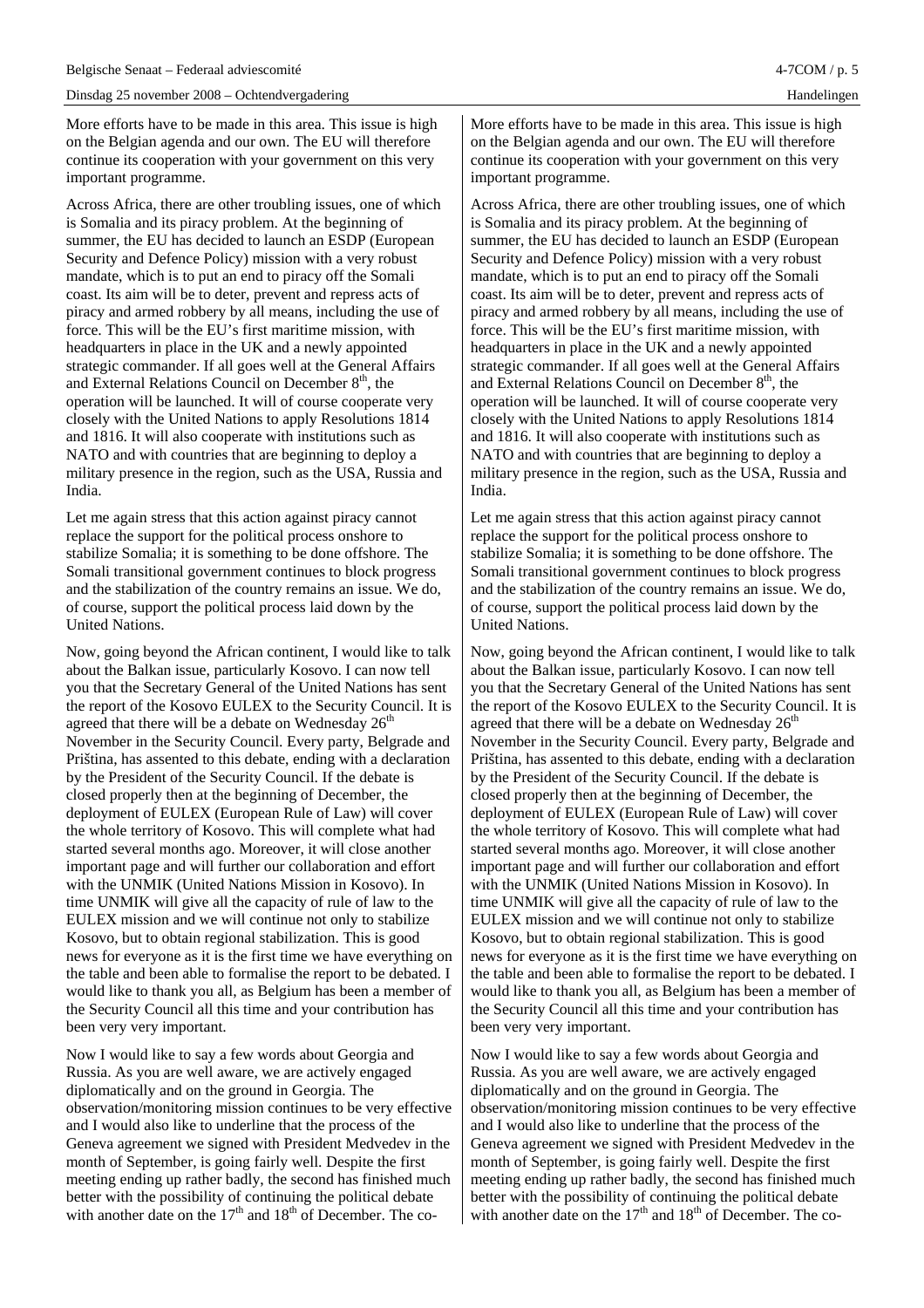4-7COM / p. 6 Sénat de Belgique – Comité d'avis fédéral

chairs of that process are the EU, the UN, the OSCE which is a good umbrella to continue the development of the political situation in Georgia. On the ground our mission has been operating now for two months, leading to the withdrawal of the Russian forces from the adjacent areas and allowing the return of 35,000 displaced people.

However, problems remain in Gori, the Upper Kodori Valley and at certain checkpoints. We raise the subject systematically with the Russians whenever we have a meeting with them. Politically, the Geneva process is evolving a little faster and things are moving in the right direction.

Concerning Russia, I think it is very important that we maintain a dialogue. As you know, we had a Summit on the  $14<sup>th</sup>$  of this month in Nice, which was very fruitful, and it was agreed to continue the negotiations on the Partnership and Cooperation Agreement. One meeting has already taken place and it went very well. We shall have to see how this process will evolve in order to take the new PCA to the operational level.

In parallel we are developing close relations with the eastern parts of Europe, as well as Georgia, the Ukraine. This Eastern partnership is a very important initiative for the European Union.

I would like to look briefly at Afghanistan. There is certainly no doubt that this country will become one of the most important issues of the future. In itself Afghanistan will be an important theatre with its elections in 2009. The International community cannot fail on the electoral process, it has to be free and fair. It is the second electoral process in five years. Moreover, once the new administration of the US is in place the debate on Afghanistan will probably restart and it will be necessary to discuss news strategies. It is clear that we shall be under pressure from our American friends to get more engaged in the Afghanistan/Pakistan theatre. In fact we have to be prepared not only to continue to be engaged from a military point of view as we are today, but be further engaged in the police and security front in combination with the economic and political aspects in preparation for the coming elections and post elections. As you may be aware, we do have the EUPOL mission (EU Police Mission) deployed on the ground with 400 national policemen who are trying to cooperate with the local police forces in Afghanistan to see if we can get the security component beyond the military also in place.

As far as Pakistan is concerned, this is going to be in of the most critical dossiers for the future. We have had some good news in the last few days, where the President of Pakistan has made a good offer to become more engaged with India. It seems the offer is going to be accepted thus giving Pakistan tighter security on the Afghanistan border and therefore contributing to greater stability in this particular zone.

Let me come to an end by mentioning one of the most important dossiers that we have on the agenda which is the Middle East Peace Process. We are approaching the end of the year 2008, and we are supposed to bring some sort of results on a final agreement, but unfortunately these will not be on the table.

The electoral process in Israel will probably postpone things until late February or early March, but we do very much hope chairs of that process are the EU, the UN, the OSCE which is a good umbrella to continue the development of the political situation in Georgia. On the ground our mission has been operating now for two months, leading to the withdrawal of the Russian forces from the adjacent areas and allowing the return of 35,000 displaced people.

However, problems remain in Gori, the Upper Kodori Valley and at certain checkpoints. We raise the subject systematically with the Russians whenever we have a meeting with them. Politically, the Geneva process is evolving a little faster and things are moving in the right direction.

Concerning Russia, I think it is very important that we maintain a dialogue. As you know, we had a Summit on the  $14<sup>th</sup>$  of this month in Nice, which was very fruitful, and it was agreed to continue the negotiations on the Partnership and Cooperation Agreement. One meeting has already taken place and it went very well. We shall have to see how this process will evolve in order to take the new PCA to the operational level.

In parallel we are developing close relations with the eastern parts of Europe, as well as Georgia, the Ukraine. This Eastern partnership is a very important initiative for the European Union.

I would like to look briefly at Afghanistan. There is certainly no doubt that this country will become one of the most important issues of the future. In itself Afghanistan will be an important theatre with its elections in 2009. The International community cannot fail on the electoral process, it has to be free and fair. It is the second electoral process in five years. Moreover, once the new administration of the US is in place the debate on Afghanistan will probably restart and it will be necessary to discuss news strategies. It is clear that we shall be under pressure from our American friends to get more engaged in the Afghanistan/Pakistan theatre. In fact we have to be prepared not only to continue to be engaged from a military point of view as we are today, but be further engaged in the police and security front in combination with the economic and political aspects in preparation for the coming elections and post elections. As you may be aware, we do have the EUPOL mission (EU Police Mission) deployed on the ground with 400 national policemen who are trying to cooperate with the local police forces in Afghanistan to see if we can get the security component beyond the military also in place.

As far as Pakistan is concerned, this is going to be in of the most critical dossiers for the future. We have had some good news in the last few days, where the President of Pakistan has made a good offer to become more engaged with India. It seems the offer is going to be accepted thus giving Pakistan tighter security on the Afghanistan border and therefore contributing to greater stability in this particular zone.

Let me come to an end by mentioning one of the most important dossiers that we have on the agenda which is the Middle East Peace Process. We are approaching the end of the year 2008, and we are supposed to bring some sort of results on a final agreement, but unfortunately these will not be on the table.

The electoral process in Israel will probably postpone things until late February or early March, but we do very much hope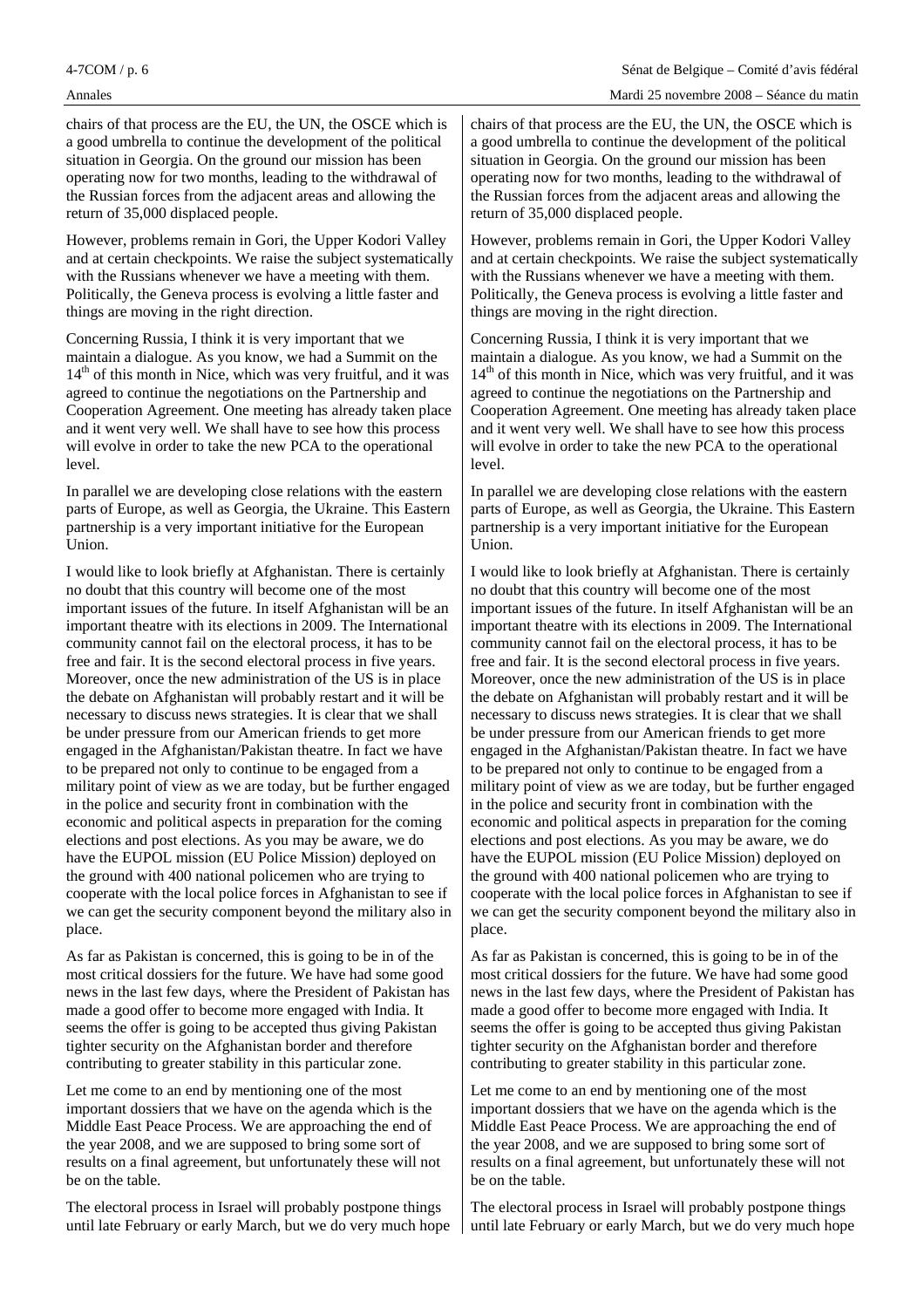that the contact and the dialogue between the Palestinians and the Israelis will continue. We met in Sharm el-Sheikh in Egypt last week with the two leaders of both countries and they have committed themselves to continue the process of negotiation despite the electoral process in Israel. However, as you can imagine, this will be very difficult during this period of time. Therefore, we will have to await the results of the elections in Israel and at the same time make all the efforts to prevent violence returning to Palestine or Israeli territories.

The second important point is the process which is taking place under the umbrella of Egypt to find a solution to the Inter Palestinian negotiation with the objective to recuperate the sense of unity within the Palestinian people and to try to solve the problem of the Gaza Strip, which is in a very dramatic situation from a humanitarian and political point of view.

Two more things about the peace process: for us the process should be comprehensive, therefore, the Israeli /Syrian and Israeli/ Lebanese paths should both move in the right direction. The role of Syria will be fundamental for the stability of the region.

So these are all the most important issues that we have on the table in the coming period of time. Nevertheless, as I said previously, we cannot forget that even with the economic situation we are in today, there are other important horizontal issues, such as climate change, the question of poverty and of disarmament; three important issues that we should keep working on. With the help of the new US administration we should get engaged in trying to solve these fundamental problems. In parallel the issues within Africa, Afghanistan, Pakistan and the Middle East peace process remain fundamental to the European Union.

**Mr François Roelants du Vivier (Senate – MR)**. – I would like to address four different issues, the first one being the Middle East Peace Process. You spoke of the meeting of the Quartet on 9 November with the hearing of Mr Abbas and Mrs Livni one year after the Annapolis process. Could you elaborate on the role of the Quartet and especially of Mr Blair as a mediator? What about the negotiations between Israel and Syria under the leadership of Turkey? What about the future conference in Moscow in 2009?

My second question is about Central Africa. This may seem rather a naive question, but why was it not possible to organize an operation like the one in East Congo, as this exposes the problem of the battle groups. Why have well trained battle groups within the European Union when it is impossible to deploy them, especially the last Franco German battle group we had, with Belgian, Luxembourg and Spanish troops, due to restrictions especially from Germany and the UK? Should we continue to organize these battle groups? What is their future?

My third question is about Iran. Would you see this as a diplomatic issue more than a military operation, considering what we have been hearing for years within the Bush administration and from Israel. Would you say that today we will move towards a diplomatic conclusion?

Finally my last question will be about Georgia. Would you elaborate more on what the 200 observers from the European that the contact and the dialogue between the Palestinians and the Israelis will continue. We met in Sharm el-Sheikh in Egypt last week with the two leaders of both countries and they have committed themselves to continue the process of negotiation despite the electoral process in Israel. However, as you can imagine, this will be very difficult during this period of time. Therefore, we will have to await the results of the elections in Israel and at the same time make all the efforts to prevent violence returning to Palestine or Israeli territories.

The second important point is the process which is taking place under the umbrella of Egypt to find a solution to the Inter Palestinian negotiation with the objective to recuperate the sense of unity within the Palestinian people and to try to solve the problem of the Gaza Strip, which is in a very dramatic situation from a humanitarian and political point of view.

Two more things about the peace process: for us the process should be comprehensive, therefore, the Israeli /Syrian and Israeli/ Lebanese paths should both move in the right direction. The role of Syria will be fundamental for the stability of the region.

So these are all the most important issues that we have on the table in the coming period of time. Nevertheless, as I said previously, we cannot forget that even with the economic situation we are in today, there are other important horizontal issues, such as climate change, the question of poverty and of disarmament; three important issues that we should keep working on. With the help of the new US administration we should get engaged in trying to solve these fundamental problems. In parallel the issues within Africa, Afghanistan, Pakistan and the Middle East peace process remain fundamental to the European Union.

**Mr François Roelants du Vivier (Senate – MR)**. – I would like to address four different issues, the first one being the Middle East Peace Process. You spoke of the meeting of the Quartet on 9 November with the hearing of Mr Abbas and Mrs Livni one year after the Annapolis process. Could you elaborate on the role of the Quartet and especially of Mr Blair as a mediator? What about the negotiations between Israel and Syria under the leadership of Turkey? What about the future conference in Moscow in 2009?

My second question is about Central Africa. This may seem rather a naive question, but why was it not possible to organize an operation like the one in East Congo, as this exposes the problem of the battle groups. Why have well trained battle groups within the European Union when it is impossible to deploy them, especially the last Franco German battle group we had, with Belgian, Luxembourg and Spanish troops, due to restrictions especially from Germany and the UK? Should we continue to organize these battle groups? What is their future?

My third question is about Iran. Would you see this as a diplomatic issue more than a military operation, considering what we have been hearing for years within the Bush administration and from Israel. Would you say that today we will move towards a diplomatic conclusion?

Finally my last question will be about Georgia. Would you elaborate more on what the 200 observers from the European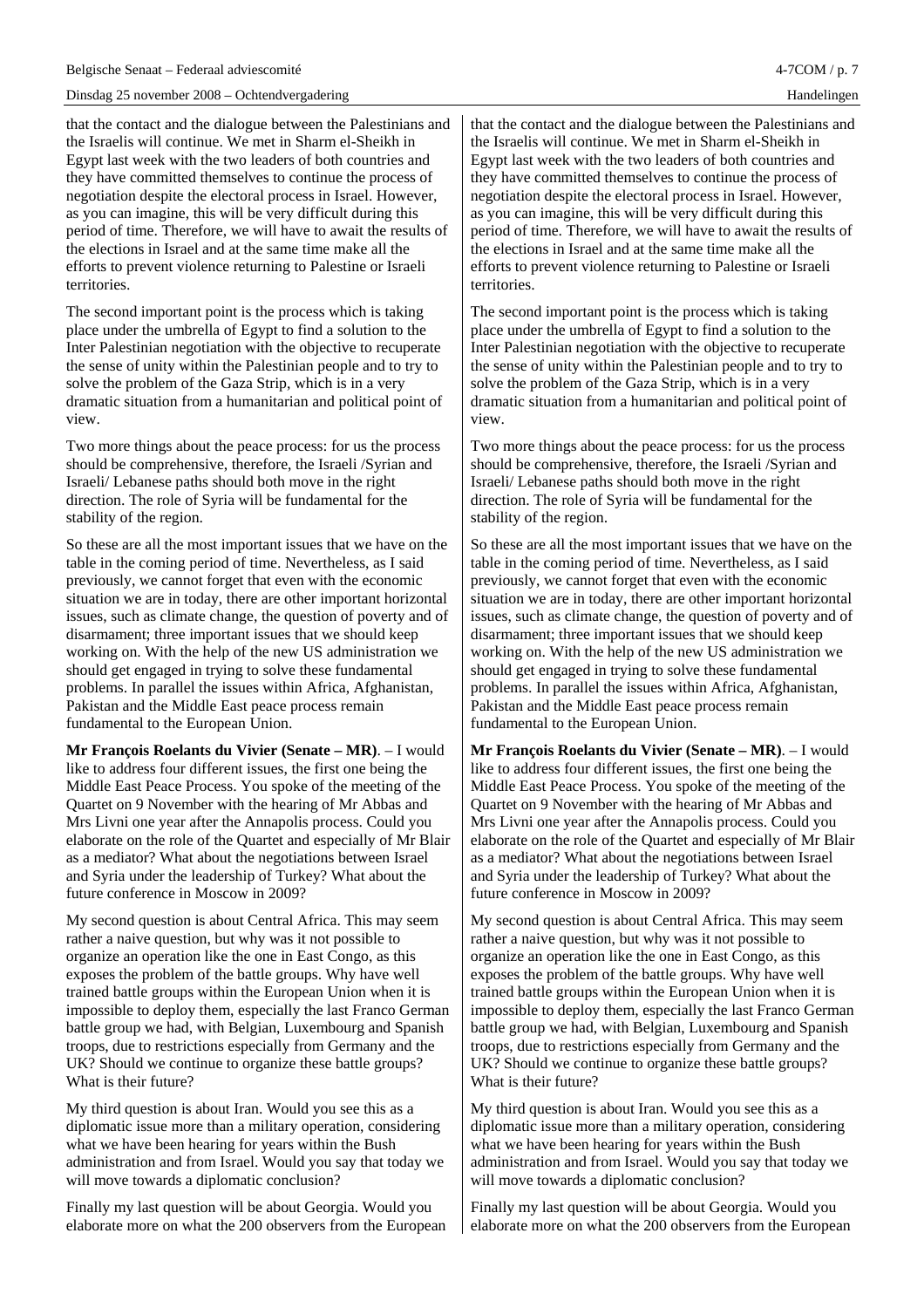Union should do? Should we at the Conference of Donors influence in the best way possible, financial aid to Georgia?

**Mr Dirk Van der Maelen (House of Representatives –**

**sp.a+Vl.Pro)**. – Mr Secretary General, just a simple question. Next spring, NATO will organize a review of its doctrine of '99 and my question is whether Europe is preparing this debate and do we have the intention with the EU, to make progress towards a NATO with a European pillar?

## *De heer Georges Dallemagne (Kamer van*

*Volksvertegenwoordigers – cdH). – Wat denkt de heer Solana van de economische en de financiële constructie die op stapel staat bij de G20 of de G22, waar een reeks Europese landen, waaronder België, afwezig zijn? Hoe stelt Europa zijn vertegenwoordiging, zijn ideeën en opvattingen af op de nieuwe wereldwijde constructie?*

*Natuurlijk is een G22 verkieslijk boven een G8, maar we weten dat een derde van het bbp van de mensheid er niet vertegenwoordigd is, terwijl de gevolgen voor de armste landen waarschijnlijk zeer hard zullen zijn. Hoe wordt rekening gehouden met de mening van landen die niet tot Europa of niet tot die club behoren, nu men de wereld beter wil organiseren? Rond de doeltreffendheid waarmee de Algemene Vergadering van de Verenigde Naties in grote internationale debatten haar gewicht in de schaal kan leggen, bestaat al sinds lang een crisis. Hoe kan de besluitvorming in de G20, G22 worden verzoend met de besluitvorming in de wereldgemeenschap van naties?*

*We zijn getuige van de 'somalisering' van Oost-Congo met een versplintering van de milities, toenemende brutaliteit, verkrachting van vrouwen en kinderen. Gisteren heeft het Congolese leger een vluchtelingenkamp leeggeplunderd en verwoest. Ik weet dat de heer Solana tot diegenen behoort die Europa ter plaatse krachtdadiger en massaler willen laten optreden. Voor Europa is dat een belangrijke kwestie. Is de discussie over het zenden van troepen gesloten? Frankrijk en België hebben als enige twee landen hun bereidwilligheid getoond. Spijtig genoeg kan geen van beide landen de leiding nemen over zo'n missie. Spanje, Duitsland, Nederland en andere landen die in die regio van de wereld geen geschiedenis als koloniale macht hebben, zouden misschien krachtiger tussenbeide kunnen komen. Wat denkt de heer Solana hierover?*

*Er is een groot debat aan de gang over de toekomst van de NAVO. Hierover bestaan uiteenlopende meningen aan beide zijden van de Atlantische Oceaan. De Amerikanen zien voor de NAVO een toekomst als wereldwijde politieke organisatie weggelegd, terwijl de Europeanen er een regionale defensieorganisatie van willen maken. Hoe wordt die discussie gevoerd? Welke zijn de grenzen van de NAVO? Rusland vreest dat de NAVO zich, in tegenstelling tot aanvankelijk afgelegde verklaringen, meer en meer wil uitbreiden. Hoever staat het met die moeilijke kwestie op Europees niveau? Hoe zit het met onze relaties met Rusland? De discussies over een verregaand partnerschap zijn opgeschort. Hoever staat het met de beslissingen die komende weken moeten worden genomen?*

*De doelstellingen van de oorlog in Afghanistan zijn verre van duidelijk. De Amerikanen zijn ervan overtuigd dat hun veiligheid in Afghanistan op het spel staat. Voor de*

Union should do? Should we at the Conference of Donors influence in the best way possible, financial aid to Georgia?

**Mr Dirk Van der Maelen (House of Representatives – sp.a+Vl.Pro)**. – Mr Secretary General, just a simple question. Next spring, NATO will organize a review of its doctrine of '99 and my question is whether Europe is preparing this debate and do we have the intention with the EU, to make progress towards a NATO with a European pillar?

**M. Georges Dallemagne (Chambre des Représentants – cdH)**. – Que pense M. Solana de l'architecture qui semble se dessiner en matière économique et financière au niveau du G 20, G 22, où une série de pays européens, dont la Belgique, sont absents ? Comment l'Europe organise-t-elle sa représentation, ses idées et ses opinions sur la nouvelle architecture mondiale ?

Bien sûr un G 22 est préférable à un G 8 mais nous savons qu'un tiers du PIB de l'humanité n'y est pas représenté alors que les conséquences pour les pays les plus pauvres seront probablement très brutales. Comment organise-t-on les opinions des pays qui ne sont pas européens ou qui n'appartiennent pas à ce club, pour mieux régler l'organisation du monde ? L'Assemblée générale des Nations unies est depuis longtemps en crise sur ses possibilités de peser dans les grands débats internationaux. Comment réconcilier ce qui se passe au niveau du G 20, G 22, avec ce qui pourrait se passer avec l'ensemble de la communauté des nations ?

Nous assistons à une « somalisation » de l'Est du Congo avec un émiettement des milices, une brutalité croissante, des viols de femmes et d'enfants. Pas plus tard qu'hier, un camp de réfugiés a été pillé et saccagé par l'armée congolaise. Je sais que M. Solana fait partie de ceux qui cherchent à ce que l'Europe puisse contribuer de manière plus solide, plus massive, là-bas. Il s'agit d'une question importante pour l'Europe. La discussion relative à l'envoi d'une force sur place est-elle close ? La France et la Belgique sont les seuls pays à avoir montré leur disponibilité. Malheureusement, ces pays ne peuvent prendre le *leadership* d'une telle contribution. Par contre, l'Espagne, l'Allemagne, les Pays-Bas et d'autres pays qui n'ont pas d'histoire coloniale dans cette région du monde pourraient peut-être intervenir de manière plus solide. Qu'en pense M. Solana ?

Il y a un grand débat sur l'avenir de l'OTAN. À ce sujet, des divergences d'opinion se manifestent des deux côtés de l'Atlantique. Les Américains verraient bien l'OTAN devenir une organisation politique globale alors que les Européens souhaitent qu'elle reste une organisation de défense régionale. Comment s'organise cette discussion ? Quelles sont les limites de l'OTAN ? La Russie s'inquiète de voir l'OTAN s'agrandir de plus en plus, contrairement aux déclarations qui avaient été faites à l'origine. Quel est l'état de la discussion à l'échelon européen sur cette question difficile ? Où en sont nos relations avec la Russie ? Les discussions sur un partenariat approfondi sont suspendues. Qu'en est-il des décisions qui devront être prises dans les prochaines semaines ?

En ce qui concerne l'Afghanistan, les objectifs de guerre sont très peu clairs. Les Américains sont persuadés que leur sécurité se joue en Afghanistan. Par contre, pour les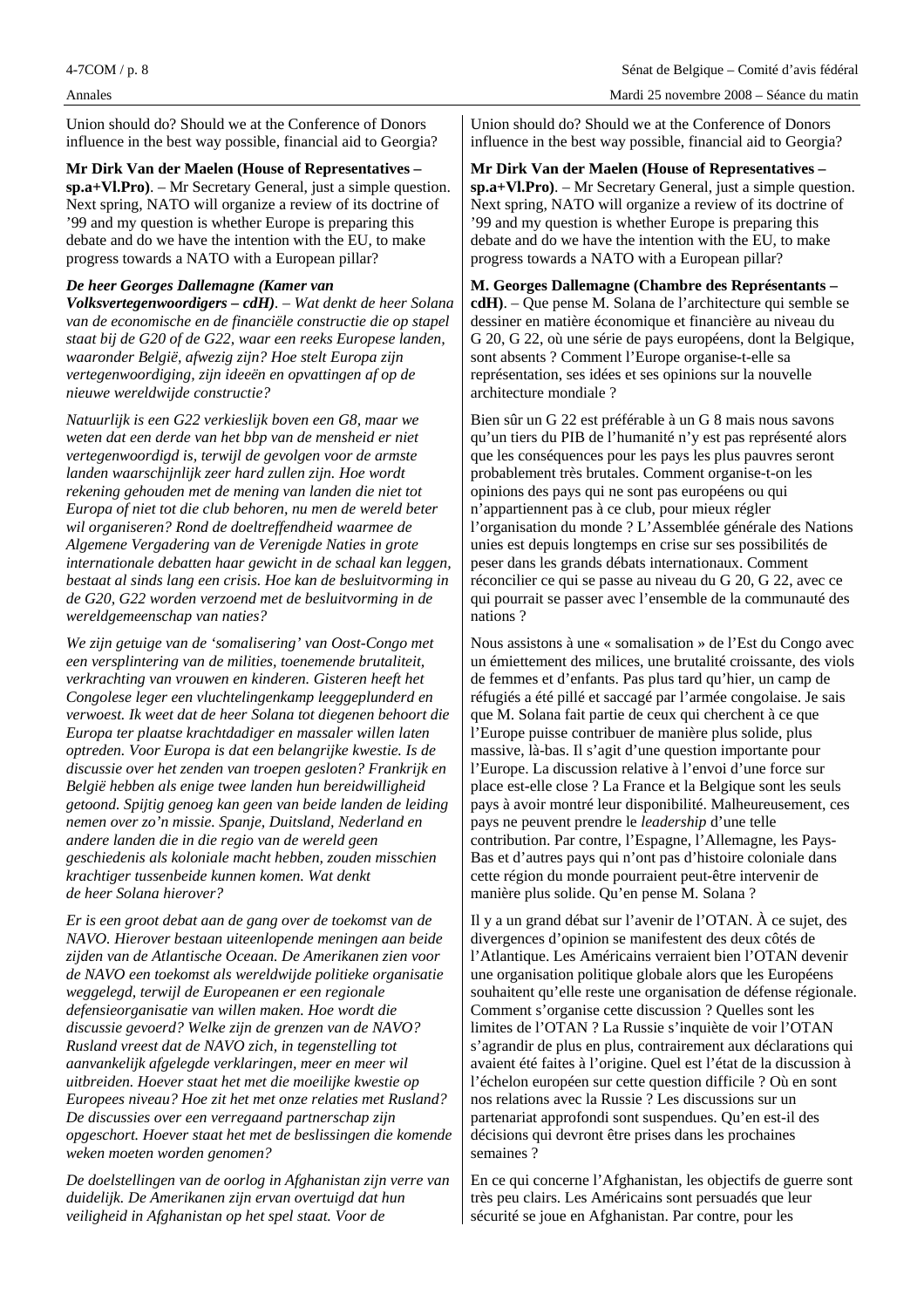*Europeanen is dat allemaal erg vaag en om die reden steken een aantal* caveat *de kop op. Daarbij zou de strijd tegen Al Qaida het gemeenschappelijk kenmerk zijn. De basissen van Al Qaida bevinden zich echter in Pakistan.*

*Welke houding neemt Europa aan in die moeilijke kwestie?*

*Zal het aantreden van de heer Obama als president van de Verenigde Staten, zoals blijkbaar wordt verwacht, met zich brengen dat de VS erop aandringen dat Europa zich meer inlaat met de wereldproblemen? Hoe ziet u die discussie en hoe schat u de mogelijkheid in van een vernieuwd partnerschap met de Verenigde Staten voor een reeks problemen?*

*Mevrouw Isabelle Durant (Senaat – Ecolo). – Zou de Europese Unie de VN-macht in de Democratische Republiek Congo kunnen steunen? We weten dat er plannen zijn om het MONUC-contingent op te trekken van 17 tot 12 000 manschappen. Kan de Europese Unie haar invloed bij de Verenigde Naties aanwenden om de* rules of engagement *aan te passen? We kunnen ons immers niet beperken tot de versterking van het MONUC-mandaat, want de troepen moeten ook kunnen optreden.*

*Mijnheer de Hoge Vertegenwoordiger, u hebt trouwens zopas verklaard dat de discussie over een Europese interventiemacht niet is gesloten. De Europese Unie bespreekt de mogelijkheid om een uiterst eenvoudig instrument in te zetten, namelijk het zenden van* battle groups*, waarover in twee weken kan worden beslist. Ik zou graag weten wat u daarvan denkt en welke strategie we moeten ontwikkelen om dat instrument te kunnen inzetten, anders worden de actiemogelijkheden van de Europese Unie in de regio nog zwakker.*

*Al ben ik het initiatief van Europees Commissaris Michel genegen, ik denk dat diplomatie niet alles kan oplossen in dat land. Zijn tussenkomst zal wellicht later haar vruchten afwerpen, maar nu moet de VN-macht onmiddellijk versterking krijgen van een Europese macht. Dat is overigens ook wat priester Malu Malu vraagt, een partner van de Europese Unie in de verkiezingsdynamiek die we allemaal hebben gesteund. Zonder voorafgaande militaire interventie zou een diplomatiek offensief alleen maar krijgsheren ten tonele voeren die niet legitiem aan een onderhandelingstafel kunnen plaatsnemen omdat ze misdaden tegen de menselijkheid hebben begaan.*

*Is de Europese Unie ten slotte voornemens op een of andere manier haar gewicht in de schaal te werpen om de aanhoudingsmandaten te reactiveren? Ze zou er mede voor kunnen zorgen dat de rechterhand van Laurent Nkunda als beschuldigde voor het Internationaal Strafhof verschijnt, want hij is helemaal niet op zijn plaats aan een onderhandelingstafel.*

*Mijnheer de Hoge Vertegenwoordiger, aangezien ik weet hoe complex de krachtsverhoudingen zijn tussen landen zoals België, Frankrijk, Duitsland, en Spanje zou ik vooral graag weten hoe uw eigen timing eruit ziet.*

*De heer François-Xavier de Donnea (Kamer van Volksvertegenwoordigers – MR). – Ik dank de heer Solana voor zijn aanwezigheid.*

*Ik wil eerst de kwestie Iran aansnijden. We weten dat dit land*

Européens, c'est extrêmement flou, raison pour laquelle nous voyons une série de *caveat* émerger. Il semblerait que la lutte contre Al-Qaida soit le plus petit commun dénominateur. Or les bases d'Al-Qaida se trouvent au Pakistan.

Quelle est l'attitude de l'Europe à l'égard de cette question difficile ?

Enfin, l'arrivée de M. Obama à la présidence des États-Unis entraînera-t-elle, comme on semble le pressentir, une demande des États-Unis pour que l'Europe s'implique davantage dans les affaires du monde ? Comment voyez-vous cette discussion et l'éventualité d'un nouveau partenariat avec les États-Unis sur une série de questions ?

**Mme Isabelle Durant (Sénat – Ecolo)**. – En ce qui concerne la République Démocratique du Congo, l'Union européenne pourrait-elle appuyer la force des Nations unies ? Nous avons connaissance de l'intention louable d'augmenter le contingent de la MONUC de 17 à 20 000 hommes. Cela dit, l'Union européenne pourra-t-elle exercer une influence au sein des Nations unies, afin que soient revues les règles d'engagement ? En effet, on ne peut se limiter à un renforcement du mandat de la MONUC, car il faut que les troupes puissent agir.

Par ailleurs, monsieur le Haut représentant, vous avez dit tout à l'heure que le chapitre sur l'idée d'une force européenne n'était pas clos. L'Union européenne examine la possibilité d'utiliser un instrument extrêmement simple, l'envoi de *battle groups*, décision qui pourrait être prise en quinze jours. J'aimerais connaître votre avis à cet égard et surtout la stratégie à développer pour que cet instrument puisse être utilisé, sans quoi les possibilités d'action de l'Union européenne seront encore affaiblies dans la région.

En effet, si je salue l'initiative du Commissaire européen Michel, je pense que la diplomatie ne pourra tout résoudre dans ce pays. Son action sera sans doute utile plus tard mais, dans l'immédiat, une force européenne doit venir renforcer la force onusienne. C'est d'ailleurs le contenu de l'appel de l'abbé Malu Malu, partenaire de l'Union européenne dans la dynamique électorale et que nous avons tous soutenu. Sans une intervention préalable sur le terrain, la diplomatie ne ferait que mettre en scène des belligérants qui n'ont pas le droit d'être assis autour d'une table parce qu'ils ont commis des crimes contre l'humanité.

Enfin, l'Union européenne compte-t-elle peser, d'une quelconque manière, sur la réactivation des mandats d'arrêt ? Elle peut en effet soutenir certaines dynamiques qui pourraient, par exemple, amener le numéro deux de Laurent Nkunda à comparaître, en tant qu'accusé, devant la Cour pénale internationale car il n'a rien à faire à une table de négociation.

Monsieur le Haut représentant, comme je connais la complexité des rapports de force entre la Belgique, la France, l'Allemagne, l'Espagne, etc., j'aimerais surtout avoir des informations sur votre propre calendrier.

**M. François-Xavier de Donnea (Chambre des Représentants – MR)**. – Je tiens à remercier M. Solana d'être parmi nous aujourd'hui.

Je voudrais d'abord évoquer l'Iran. On sait que ce pays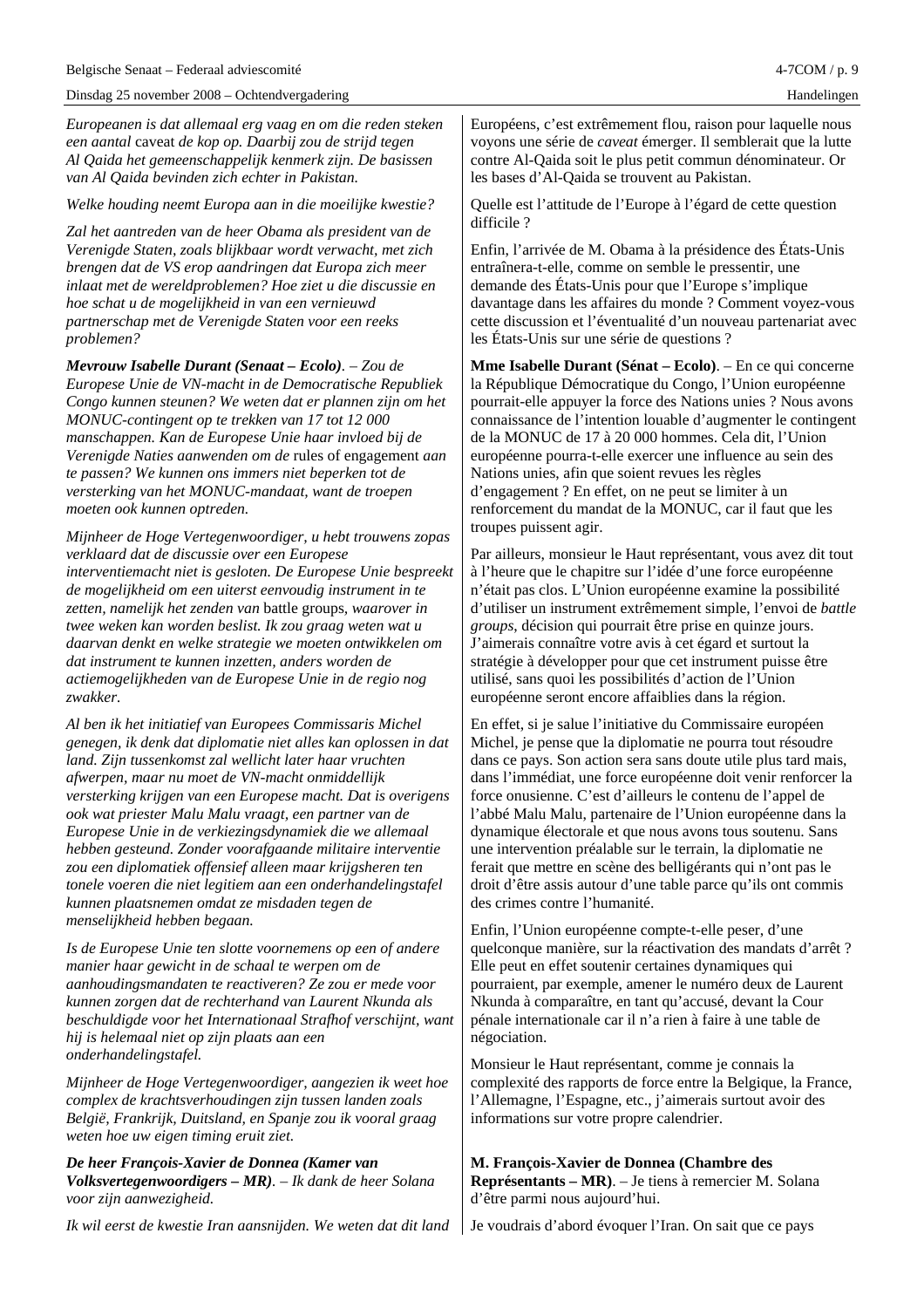*een sterke invloed uitoefent op Hamas en Hezbollah. In mijn ogen kan de toestand in Libanon en tussen Israël en Palestina nooit genormaliseerd worden zonder een normalisatie van de verhoudingen tussen Europa en de Verenigde Staten, enerzijds, en Iran, anderzijds, meer bepaald inzake het nucleaire dossier. Zonder oplossing op dat vlak moeten we vroeg of laat wellicht vrezen voor Israëlische aanvallen op Iran, waardoor de toestand ter plaatse nog ingewikkelder wordt en onrust wordt gezaaid in de Europese landen, meer bepaald door terreuraanslagen.*

*Mijn tweede bedenking betreft Congo. Het zijn nuttig zijn de MONUC te versterken en misschien ook andere militaire initiatieven te nemen teneinde de burgerbevolking te behoeden voor een onmenselijke slachtpartij.*

*Mijns inziens bestaat er voor Congo geen militaire oplossing. De oprichting van een economische unie van Congo, Uganda, Rwanda en Burundi die een billijke verdeling van de bodemrijkdommen waarborgt, kan echter wel een oplossing zijn. De huidige conflicten vinden immers hun oorsprong in de graaizucht naar de bodemrijkdommen.*

*Het ligt voor de hand dat Europa alleen waarschijnlijk volkomen onmachtig staat. Zonder sterke VS-druk op bepaalde landen in de regio is een oplossing onmogelijk. Er kan overigens geen enkele oplossing worden gevonden als de Afrikanen zelf er niet sterker bij worden betrokken en alleszins veel sterker dan tot nu toe het geval was met de heren* Ọ*basanj*ọ *en Ping.*

*De oplossing voor het regionale conflict moet onder noodzakelijke Westerse en vooral Amerikaanse druk, van de Afrikanen zelf komen. Zolang het probleem van de uitbating van en de handel in bodemrijkdommen niet is geregeld, zal die regio geen vrede kennen.*

*De heer Josy Dubié (Senaat – Ecolo). – Mijnheer Solana, op het einde van uw betoog zei u dat we met drie transversale problemen worden geconfronteerd: klimaatverandering, armoede en ontwapening. U hebt volkomen gelijk. De laatste twee problemen hangen echter samen en vormen het hoofdonderwerp van mijn twee vragen, de ene over Georgië en de andere over Afghanistan.*

*Sinds de oorlog in Georgië in augustus voelen we ontegensprekelijk een terugkeer naar de koude oorlog. De Verenigde Staten hebben hun vloot naar de Zwarte Zee gestuurd, de Russen hebben daarop geantwoord door hun vloot en hun vlaggenschip naar Venezuela en de Caraïben te sturen. In aansluiting daarop hebben de Amerikanen in Polen antiraketraketten geplaatst. De Russen reageren dan weer door raketten te plaatsen in Kaliningrad.*

*U verkiest een kritische samenwerking met Rusland boven een confrontatie. Denkt u niet dat een toetreding van Georgië tot de NAVO nu misplaatst is? De toetreding werd aangekondigd door vice-president Dick Cheney in Azerbeidzjan en zal besproken worden op de NAVO-vergadering in december. Vandaag is het duidelijk dat niet Rusland Georgië heeft aangevallen, maar omgekeerd. Om de crisis te ontmijnen lijkt het me dan ook beter een voorzichtige houding aan te nemen en tegen Georgië te zeggen dat het nog niet het moment is om tot de NAVO toe te treden. Wat is uw mening hierover?*

*Wat Afghanistan betreft, heeft Barack Obama gedurende de*

influence fortement le comportement du Hamas et du Hezbollah. À mon sens, il n'y aura pas de normalisation de la situation au Liban et dans le dossier israélo-palestinien sans une normalisation des rapports de l'Europe et des États-Unis avec l'Iran, notamment dans le dossier nucléaire. Sans une solution sur ce plan, ne doit-on pas craindre de voir, tôt ou tard, des frappes israéliennes s'abattre sur l'Iran, ce qui compliquerait encore la situation sur place et pourrait créer de graves troubles dans nos pays européens, notamment par le terrorisme ?

Ma deuxième réflexion concerne le Congo. J'estime utile de renforcer la MONUC et peut-être de prendre d'autres initiatives militaires pour protéger les populations civiles d'un véritable massacre indigne de l'humanité.

Cela dit, je pense que la solution au Congo ne sera jamais militaire mais qu'elle consiste à mettre sur pied une union économique regroupant le Congo, l'Ouganda, le Rwanda et le Burundi de façon à assurer un partage équitable des ressources. C'est en effet la convoitise pour diverses ressources qui explique les conflits actuels.

Il est clair que l'Europe seule est probablement fort impuissante. Sans une pression importante des États-Unis sur certains pays de la région, une solution sera impossible. En outre, aucune solution ne pourra être dégagée si nous n'impliquons pas plus les Africains eux-mêmes, davantage que cela n'a été fait jusqu'à présent avec MM. Ọbasanjọ et Ping.

La solution au conflit régional doit venir des Africains, avec les pressions occidentales nécessaires, et surtout américaines. Tant que le problème de l'exploitation et de la commercialisation des ressources minières ne sera pas réglé, cette région ne connaîtra pas la paix.

**M. Josy Dubié (Sénat – Ecolo)**. – Monsieur Solana, en terminant votre exposé, vous avez signalé que nous étions confrontés à trois problèmes transversaux : les changements climatiques, la pauvreté et le désarmement. Vous avez, à mon sens, tout à fait raison mais il me semble que les deux derniers problèmes sont liés et constitueront donc l'axe de mes deux questions, l'une concernant la Géorgie, l'autre l'Afghanistan.

Depuis la guerre en Géorgie au mois d'août, on constate une remontée des « tensions de guerre froide ». En effet, les États-Unis ont envoyé leur flotte dans la mer Noire, les Russes ont riposté en envoyant leur flotte et leur navire amiral au Venezuela et dans les Caraïbes. Dans la foulée, les Américains ont obtenu des Polonais le déploiement des fameux missiles antimissiles. Les Russes réagissent en annonçant le déploiement de missiles à Kaliningrad. On sent incontestablement un regain de tension de guerre froide.

Pour tenter de privilégier, comme vous le préconisez, une collaboration critique avec la Russie plutôt qu'une confrontation, ne pensez-vous pas qu'il serait malvenu d'accepter l'entrée de la Géorgie dans l'OTAN ? Cette adhésion a été annoncée par le vice-président américain Dick Cheney en Azerbaïdjan et sera sans doute abordée lors de la réunion de l'OTAN en décembre. Comme il est aujourd'hui évident que ce n'est pas la Russie qui a attaqué la Géorgie mais l'inverse, il me semble utile, pour désamorcer cette crise, de prendre une position prudente et de dire à la Géorgie que le moment de son entrée dans l'OTAN n'est pas encore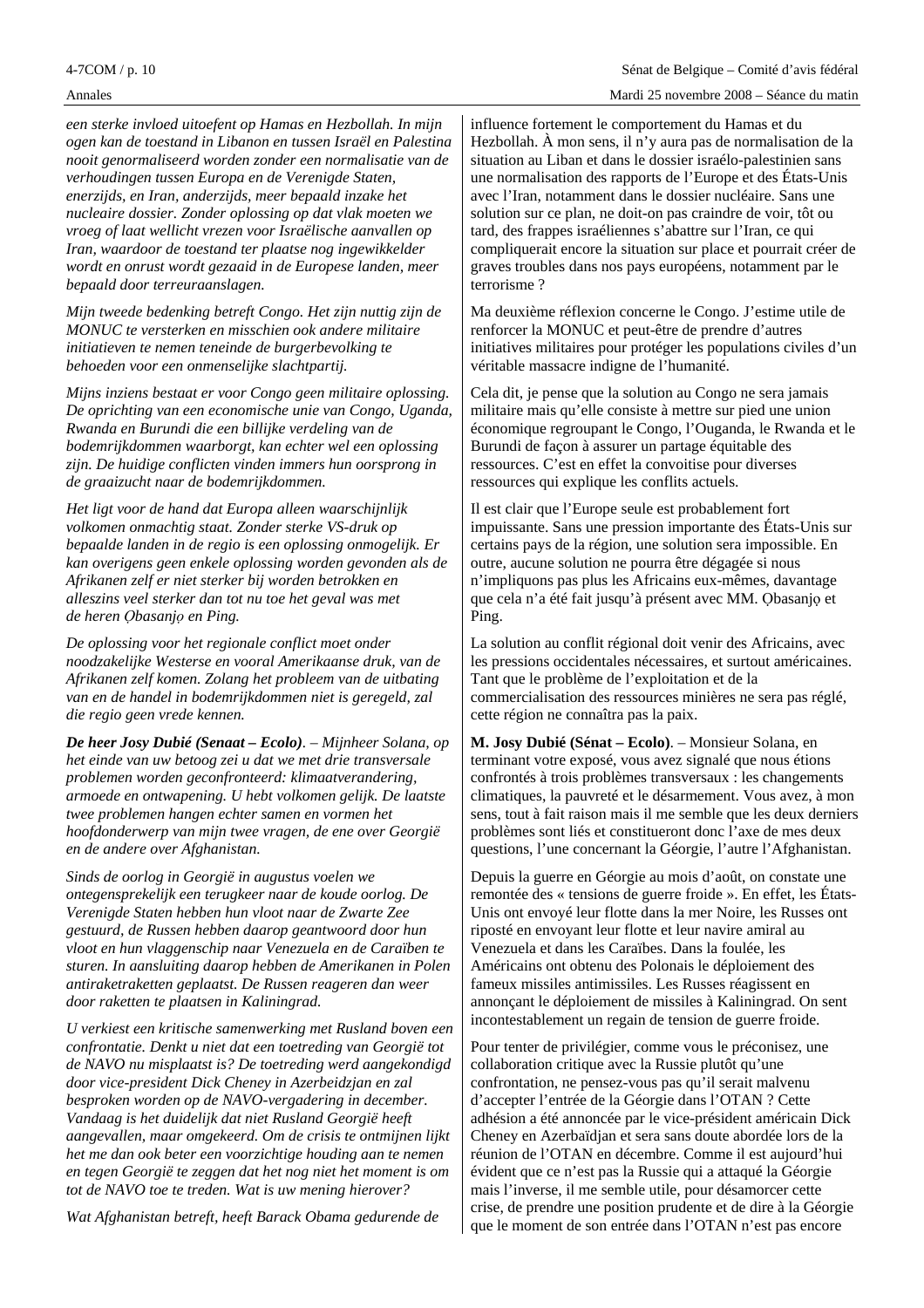*gehele verkiezingscampagne aangekondigd dat hij Amerikaanse troepen uit Irak wil weghalen om ze in Afghanistan in te zetten. Nochtans beweren alle deskundigen en de Amerikaanse, Britse en Franse stafchefs dat er geen militaire oplossing is voor Afghanistan. De Franse generaal Georgelin zei zelfs dat Afghanistan een niet te beheersen puinhoop wordt waar we ons niet meer moeten in mengen. Hoe zullen de meningsverschillen tussen Obama en de militaire leiders worden opgelost? De meesten zeggen dat de oplossing politiek is en niet militair. Welke politieke actie zal de Europese Unie ondernemen?*

*De Taliban zijn bijna allemaal Pathanen, maar lang niet alle Pathanen zijn Taliban. Meer zelfs, de Pathanen zijn ondervertegenwoordigd in de Afghaanse regering, terwijl ze toch 40% van de bevolking uitmaken. Moet de Europese Unie niet samenwerken met de Pathanen die geen Taliban zijn, k om een politieke oplossing te bereiken?*

*Dit is trouwens ook een Pakistaans probleem. Het is duidelijk dat de Al Qaida-basissen zich niet in Afghanistan bevinden. Wat moeten de Europeanen concreet doen om Pakistan een rol te laten spelen in het zoeken naar een politieke oplossing?*

## **Ms Hilde Vautmans (House of Representatives – Open**

**Vld)**. – I would like to congratulate you on succeeding in giving a real face to the European policy of security and defence, which is a major step forward. But I think to really have a European policy on security and defence, two things are necessary. First of all, I feel we need a formal meeting of the Ministers of Defence in the European Union and not an informal approach. If we really want the EU to have a European Policy on defence we need this formal meeting. What are your steps in putting this on the agenda and do you think you can succeed in getting this done?

Secondly, Europe carried out a lot of surveys asking people what they thought about a European army. Most people favour the idea, believing that the budget of the national army could be less. Therefore, do you think we will ever succeed in having this army, as I believe it is really necessary. Looking at the budgets spent on defence matters of the different parliaments and countries and at the efficiency of the outcome of that then we need to take serious measures in getting this European army. I know that basically every country agrees provided less is spent on defence matters, but in a first step even more will need to be spent in setting up this army and then to reduce the budget. What are you doing towards achieving this, are discussions going on? Do you have an agenda on this?

I would also like to ask you about the mission in Chad as you did not mention this. I think this is an important operation, as Belgian soldiers are there. What is your vision about that?

Fourthly, the Commission of Foreign Affairs has just come back from a visit to the United Nations and we got excellent briefings on the weight Europe has within the UN. Europe is indeed very important there. But people do not know this. What can we do to highlight this, that Europe speaks with one

## venu. Qu'en pensez-vous ?

Quant à l'Afghanistan, Barack Obama a annoncé tout au long de la campagne pour les élections présidentielles qu'il voulait désengager les troupes américaines en Irak pour les envoyer en Afghanistan. Or tous les spécialistes et les chefs d'étatmajor américains, britanniques et français affirment qu'il n'y a pas de solution militaire en Afghanistan. Le général français Georgelin a même déclaré que « l'Afghanistan devenait un merdier ingérable et qu'il ne fallait pas s'y impliquer davantage ». Comment résoudre cette divergence de vues entre Obama et les responsables militaires ? Nombreux sont ceux qui affirment que la solution sera politique et non militaire. Quelle action l'Union européenne mène-t-elle dans ce domaine politique ?

Par ailleurs, si presque tous les talibans sont des Pachtounes, tous les Pachtounes ne sont pas des talibans. Loin de là. De plus, les Pachtounes sont très peu représentés au sein du gouvernement afghan, alors qu'ils représentent 40% de la population. L'Union européenne ne doit-elle donc pas travailler avec les Pachtounes qui ne sont pas talibans pour parvenir à dégager une solution politique ?

Enfin, le problème est aussi pakistanais. Il est clair que les bases d'Al-Qaida ne se trouvent pas en Afghanistan. Que doivent faire concrètement les Européens pour amener le Pakistan à jouer son rôle dans la recherche d'une solution politique ?

**Ms Hilde Vautmans (House of Representatives – Open Vld)**. – I would like to congratulate you on succeeding in giving a real face to the European policy of security and defence, which is a major step forward. But I think to really have a European policy on security and defence, two things are necessary. First of all, I feel we need a formal meeting of the Ministers of Defence in the European Union and not an informal approach. If we really want the EU to have a European Policy on defence we need this formal meeting. What are your steps in putting this on the agenda and do you think you can succeed in getting this done?

Secondly, Europe carried out a lot of surveys asking people what they thought about a European army. Most people favour the idea, believing that the budget of the national army could be less. Therefore, do you think we will ever succeed in having this army, as I believe it is really necessary. Looking at the budgets spent on defence matters of the different parliaments and countries and at the efficiency of the outcome of that then we need to take serious measures in getting this European army. I know that basically every country agrees provided less is spent on defence matters, but in a first step even more will need to be spent in setting up this army and then to reduce the budget. What are you doing towards achieving this, are discussions going on? Do you have an agenda on this?

I would also like to ask you about the mission in Chad as you did not mention this. I think this is an important operation, as Belgian soldiers are there. What is your vision about that?

Fourthly, the Commission of Foreign Affairs has just come back from a visit to the United Nations and we got excellent briefings on the weight Europe has within the UN. Europe is indeed very important there. But people do not know this. What can we do to highlight this, that Europe speaks with one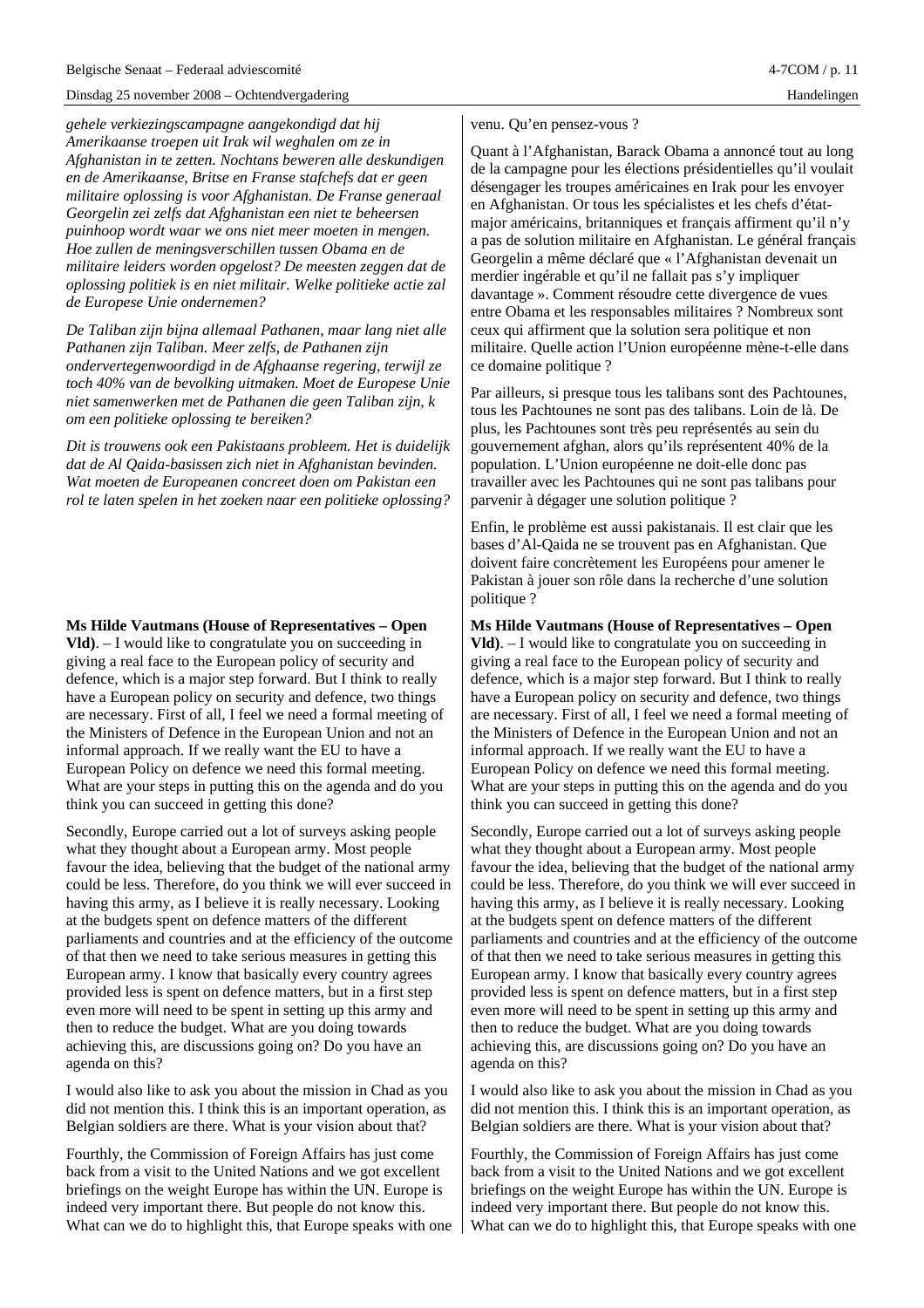voice, especially in the Security Council. Belgium had been a member of the Security council for two years and we did a great job there. We started up discussions between the members of the Security Council and I would like to know if this will continue?

Lastly the most important question for my country and this commission. You know Belgium was in favour of sending European troops to Congo. Our Minister of Foreign Affairs was in favour of that, but unfortunately Europe did not make that decision. Will there again be steps taken to put this on the agenda again? I think Congo needs European troops as sexual genocide is occurring and we cannot turn a blind eye. Can you assure us that the discussion will continue within Europe so that we can save women and children in the Congo.

**Mr Javier Solana**. – In response to the four questions posed by Mr Roelants du Vivier. The first on the Middle East Peace Process with three sub items, one being the role of Mr Blair. He was appointed by the Quartet as its special representative for the economic development of Palestine. He does not have a formal mandate that goes beyond this. In this respect he cooperates closely with the EU and remains an important economic key player among the Palestinians not only in the reconstruction, institution building, but particularly now in security. We have now a very important mission to cooperate with Prime Minister Fayyad and President Abbas to get a security structure in place. So we have the economic aspect, the reconstruction and humanitarian component, the institution building and the security part. This is what we coordinate with Tony Blair and he attends all the meetings we have with the Quartet.

Maybe the most important thing done on the economic side was the Bethlehem Conference, which included regional partners and Palestinian entrepreneurs. This created a certain positive momentum but we cannot cheat ourselves out of the reality that the situation remains very bad from the economic development viewpoint, although some progress has been made in security thanks to the EU. The fact that the Security forces now use Hebrew is quite an important achievement.

To the second sub-question on the role of Syria with Israel. This is a very important path. Turkey has done a good job but there has been no fundamental discussions as yet between Syria and Israel. I would like to draw your attention to the last statement of Prime Minister Olmert, where he strongly advocates the Israeli Syrian path. Indeed there is a growing consensus within Israeli society and security forces which strongly supports this. The role of Syria for the future of this region is crucial to the regional stability. Syria has recuperated relations with the Lebanon, the changes in the embargo and diplomatic relations are in place, with a change of Ambassadors probably before the end of this year. This will help in moving forward the Israeli Syrian path.

The elections in Lebanon are critical and if they are free and fair without external interference we will make a very important step in the right direction for the track Lebanon Israel.

On your third question about the Moscow Conference. Originally, the idea of the Conference was to take stock of the situation at the end of the year and to seek out good moves collectively for the beginning of 2009. But due to the delays

voice, especially in the Security Council. Belgium had been a member of the Security council for two years and we did a great job there. We started up discussions between the members of the Security Council and I would like to know if this will continue?

Lastly the most important question for my country and this commission. You know Belgium was in favour of sending European troops to Congo. Our Minister of Foreign Affairs was in favour of that, but unfortunately Europe did not make that decision. Will there again be steps taken to put this on the agenda again? I think Congo needs European troops as sexual genocide is occurring and we cannot turn a blind eye. Can you assure us that the discussion will continue within Europe so that we can save women and children in the Congo.

**Mr Javier Solana**. – In response to the four questions posed by Mr Roelants du Vivier. The first on the Middle East Peace Process with three sub items, one being the role of Mr Blair. He was appointed by the Quartet as its special representative for the economic development of Palestine. He does not have a formal mandate that goes beyond this. In this respect he cooperates closely with the EU and remains an important economic key player among the Palestinians not only in the reconstruction, institution building, but particularly now in security. We have now a very important mission to cooperate with Prime Minister Fayyad and President Abbas to get a security structure in place. So we have the economic aspect, the reconstruction and humanitarian component, the institution building and the security part. This is what we coordinate with Tony Blair and he attends all the meetings we have with the Quartet.

Maybe the most important thing done on the economic side was the Bethlehem Conference, which included regional partners and Palestinian entrepreneurs. This created a certain positive momentum but we cannot cheat ourselves out of the reality that the situation remains very bad from the economic development viewpoint, although some progress has been made in security thanks to the EU. The fact that the Security forces now use Hebrew is quite an important achievement.

To the second sub-question on the role of Syria with Israel. This is a very important path. Turkey has done a good job but there has been no fundamental discussions as yet between Syria and Israel. I would like to draw your attention to the last statement of Prime Minister Olmert, where he strongly advocates the Israeli Syrian path. Indeed there is a growing consensus within Israeli society and security forces which strongly supports this. The role of Syria for the future of this region is crucial to the regional stability. Syria has recuperated relations with the Lebanon, the changes in the embargo and diplomatic relations are in place, with a change of Ambassadors probably before the end of this year. This will help in moving forward the Israeli Syrian path.

The elections in Lebanon are critical and if they are free and fair without external interference we will make a very important step in the right direction for the track Lebanon Israel.

On your third question about the Moscow Conference. Originally, the idea of the Conference was to take stock of the situation at the end of the year and to seek out good moves collectively for the beginning of 2009. But due to the delays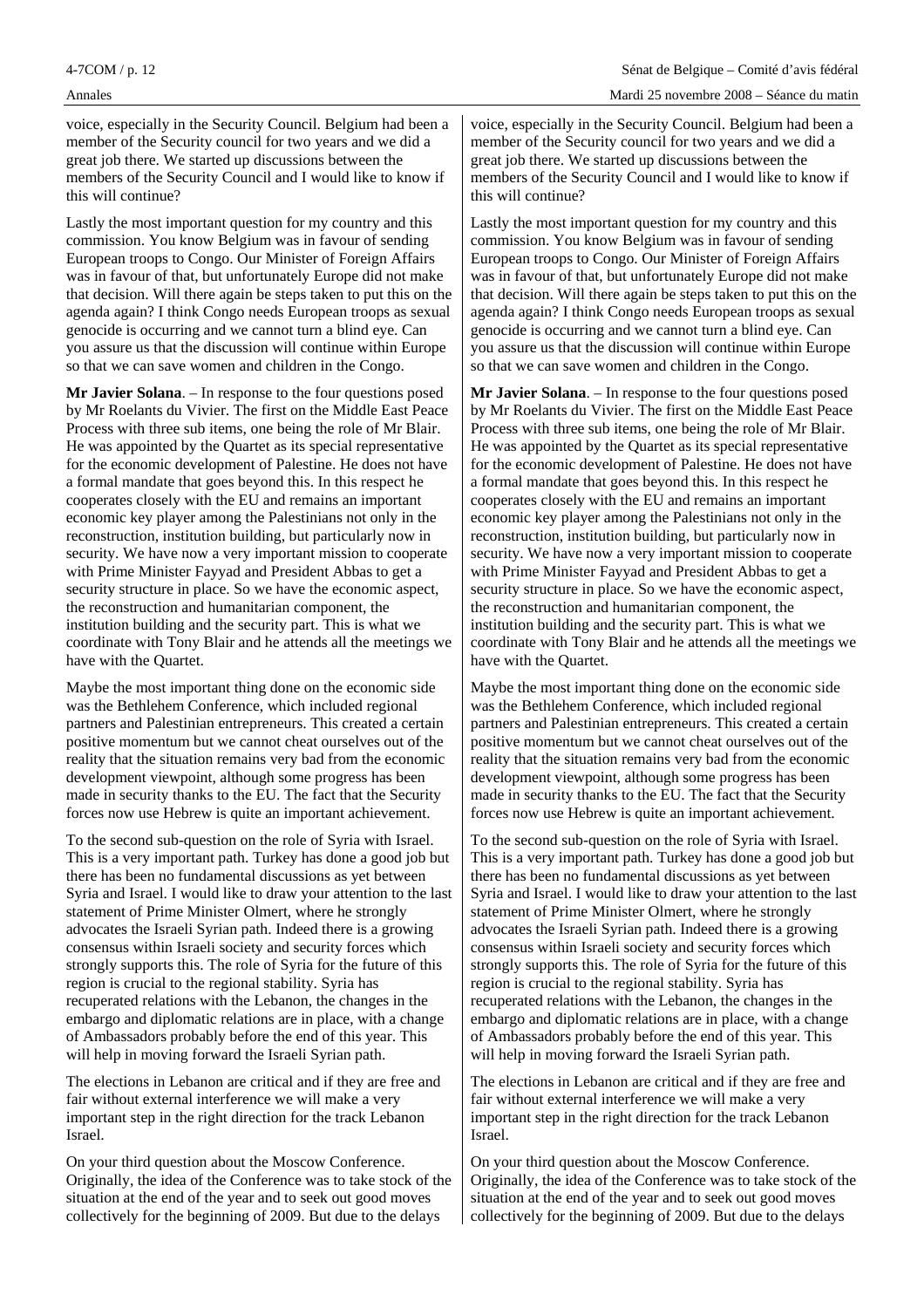in the Israeli electoral process this idea has been reported till after these elections and the present government will continue until the summer of 2009. However, the idea continues to remain on the agenda and the Quartet with the Arab countries and the various parties will get together probably in March or April. This is something that the Russians have accepted.

Referring to your question about Central Africa, it is true that considering the level of engagements we have had on ESP missions, Artemis/DRC, why not now? There are several reasons why not. Now we have MONUC, which is the most important UN operation ever, with 17,000 troops. It is unfair to think that the EU is going to do something without the cooperation of MONUC. An operation alone by the EU would not make any sense, and certainly would not be accepted by the UN. With the resolution of the Security Council asking for 3000 more troops in cooperation with all the member states within the UN, and MONUC this underlines the overall willingness to collaborate mutually. Nonetheless, I do not think the situation is mature enough at this point to send forces alone under the umbrella of a UN operation. There is an open cooperation with MONUC and it is constantly under review weekly to decide on possible actions to be taken on intelligence, on issues that are materially important to them, but not with forces on the ground.

The question on the humanitarian aspects is on the agenda every day. It is not only about money but making sure that the food gets to the people concerned. It has been considered to do something on the ground at some of the airports, cities etc, but this has always to be done in association with MONUC. We have a lot of contacts with the DPKO leaders (Department of Peacekeeping Operations) and a debate is currently taking place in New York. Without a doubt it is important to keep in contact with the UN to lead this process.

The other question you have placed on Battle groups. This, as you know, is a very important debate which is taking place in the European Union. The Battle Group is a force which has a rapidity of deployment, which has a size of 1,500 people and is multinational. These are the three elements. The debate was about the usual Battle Group as a reserve or as a rapid reaction force. This debate continues to take place in the European Union. There are countries that think much more of it as a reserve force and others that think it has to be used when it is needed.

But in any case, this debate was very intense in the last Ministerial Defence meeting under the French president has not been completely resolved. It is true that a big question is 'if we do not use it now, when?'. What circumstances will require rapid reaction, not a big force, a more sophisticated force, that is one of the forces that is deployed already by the United Nations. This is a big debate which is taking place now and which has not been finished. It requires that, and you know the Battle Group 'Rotate', they are the leading Battle Group that rotate from countries to countries. There are countries that have been much more inclined to use one of the models and there are countries that are more inclined to use the second model, the Model of Reserve. The Battle Group which are at our disposal now belong to countries that are in general more on their Reserve Mode than on the other mode. I had a meeting with a Military Committee at the level of

in the Israeli electoral process this idea has been reported till after these elections and the present government will continue until the summer of 2009. However, the idea continues to remain on the agenda and the Quartet with the Arab countries and the various parties will get together probably in March or April. This is something that the Russians have accepted.

Referring to your question about Central Africa, it is true that considering the level of engagements we have had on ESP missions, Artemis/DRC, why not now? There are several reasons why not. Now we have MONUC, which is the most important UN operation ever, with 17,000 troops. It is unfair to think that the EU is going to do something without the cooperation of MONUC. An operation alone by the EU would not make any sense, and certainly would not be accepted by the UN. With the resolution of the Security Council asking for 3000 more troops in cooperation with all the member states within the UN, and MONUC this underlines the overall willingness to collaborate mutually. Nonetheless, I do not think the situation is mature enough at this point to send forces alone under the umbrella of a UN operation. There is an open cooperation with MONUC and it is constantly under review weekly to decide on possible actions to be taken on intelligence, on issues that are materially important to them, but not with forces on the ground.

The question on the humanitarian aspects is on the agenda every day. It is not only about money but making sure that the food gets to the people concerned. It has been considered to do something on the ground at some of the airports, cities etc, but this has always to be done in association with MONUC. We have a lot of contacts with the DPKO leaders (Department of Peacekeeping Operations) and a debate is currently taking place in New York. Without a doubt it is important to keep in contact with the UN to lead this process.

The other question you have placed on Battle groups. This, as you know, is a very important debate which is taking place in the European Union. The Battle Group is a force which has a rapidity of deployment, which has a size of 1,500 people and is multinational. These are the three elements. The debate was about the usual Battle Group as a reserve or as a rapid reaction force. This debate continues to take place in the European Union. There are countries that think much more of it as a reserve force and others that think it has to be used when it is needed.

But in any case, this debate was very intense in the last Ministerial Defence meeting under the French president has not been completely resolved. It is true that a big question is 'if we do not use it now, when?'. What circumstances will require rapid reaction, not a big force, a more sophisticated force, that is one of the forces that is deployed already by the United Nations. This is a big debate which is taking place now and which has not been finished. It requires that, and you know the Battle Group 'Rotate', they are the leading Battle Group that rotate from countries to countries. There are countries that have been much more inclined to use one of the models and there are countries that are more inclined to use the second model, the Model of Reserve. The Battle Group which are at our disposal now belong to countries that are in general more on their Reserve Mode than on the other mode. I had a meeting with a Military Committee at the level of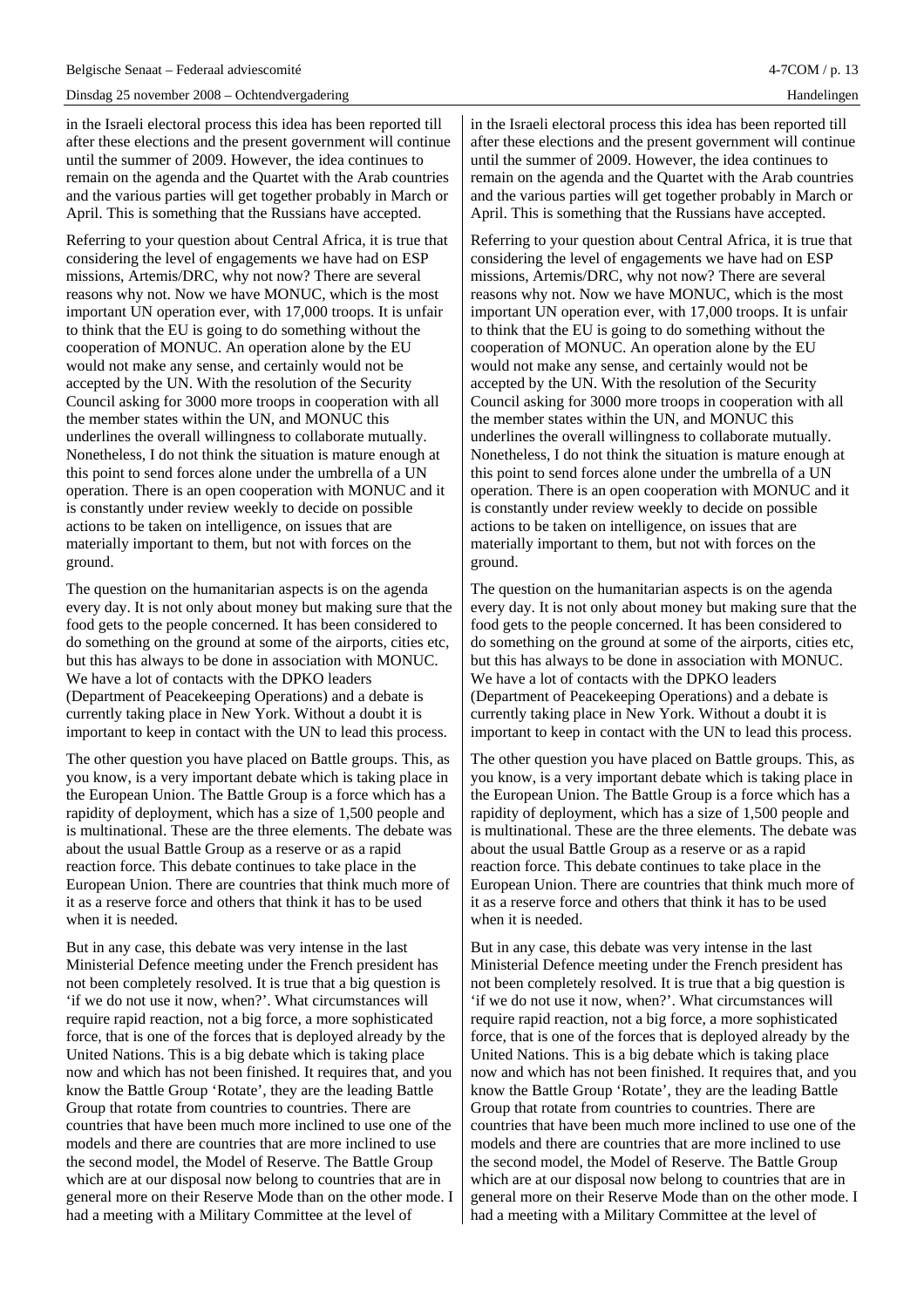Chiefs of Military Staff not long ago and they continue to debate this but they think we have to come to a conclusion to this debate. Otherwise, countries that have made a tremendous effort to adapt their armour force to this model will develop not quite frustration but a sentiment that the resources that they have, have not been used properly. This requires clarification.

On the question of DRC participation it will have in any case to be performed within the context of the United Nations incorporated with MONUC.

I don't think that any other operation outside this MONUC will be possible nor desirable because it would be to a certain extent to get out of the scheme of the United Nations which has now the most important operation on the ground ever.

The third question you put concerned Iran. This is a very important question and is one of the most important issues that we will be confronted with in the current period of time.

The position of the European Union now is that it is for a diplomatic solution and it defends the double-track approach. This means an approach that involves negotiation, with the hand extended always, another which is action in New York. The success of the double-track approach has not been 100%.

Let me remind you of the latest part, at the end of June/early July we presented a new proposal upgrading the one that had been presented two years before in 2006. It is an excellent proposal. It is a proposal that is read carefully, it contains a lot of content.

The second thing we agreed is that if in the case that they do not move there we will continue with the actions in New York. We had a meeting in New York in the margin of the General Assembly and the resolution was approved, this was a very important resolution. It did not go into new sanctions but it repeated the whole content of sanctions signed by every country of the six countries, there are five permanent members plus Germany plus the European Union.

This was very important because that meeting took place after the Georgian crisis. Many people thought at that point that it would be impossible to maintain the unity of the six countries, including Russia and China. This was achieved, which is very important.

What do we expect now?

There was a meeting during my trip to Tehran before the Summer, a meeting in July in Geneva with Dr. Jalili and myself. We were not satisfied with all of the responses we got to the questions we put. They put some questions which have now been responded to. There has been an exchange of letters from September to today, there may be a meeting before the end of the year in 2008, first with our deputies and then maybe with Dr. Jalili and myself and we have to wait now for the position of the new administration in the United States.

The statements of the President Elect, Obama is clear in that he wants to get more engaged. We appreciate this statement hugely, more engagement from the United States.

We would like to maintain the format because it is very important to maintain in the scheme other countries, not only European countries but also China and Russia. Without engagement from China and Russia it would be very difficult Chiefs of Military Staff not long ago and they continue to debate this but they think we have to come to a conclusion to this debate. Otherwise, countries that have made a tremendous effort to adapt their armour force to this model will develop not quite frustration but a sentiment that the resources that they have, have not been used properly. This requires clarification.

On the question of DRC participation it will have in any case to be performed within the context of the United Nations incorporated with MONUC.

I don't think that any other operation outside this MONUC will be possible nor desirable because it would be to a certain extent to get out of the scheme of the United Nations which has now the most important operation on the ground ever.

The third question you put concerned Iran. This is a very important question and is one of the most important issues that we will be confronted with in the current period of time.

The position of the European Union now is that it is for a diplomatic solution and it defends the double-track approach. This means an approach that involves negotiation, with the hand extended always, another which is action in New York. The success of the double-track approach has not been 100%.

Let me remind you of the latest part, at the end of June/early July we presented a new proposal upgrading the one that had been presented two years before in 2006. It is an excellent proposal. It is a proposal that is read carefully, it contains a lot of content.

The second thing we agreed is that if in the case that they do not move there we will continue with the actions in New York. We had a meeting in New York in the margin of the General Assembly and the resolution was approved, this was a very important resolution. It did not go into new sanctions but it repeated the whole content of sanctions signed by every country of the six countries, there are five permanent members plus Germany plus the European Union.

This was very important because that meeting took place after the Georgian crisis. Many people thought at that point that it would be impossible to maintain the unity of the six countries, including Russia and China. This was achieved, which is very important.

What do we expect now?

There was a meeting during my trip to Tehran before the Summer, a meeting in July in Geneva with Dr. Jalili and myself. We were not satisfied with all of the responses we got to the questions we put. They put some questions which have now been responded to. There has been an exchange of letters from September to today, there may be a meeting before the end of the year in 2008, first with our deputies and then maybe with Dr. Jalili and myself and we have to wait now for the position of the new administration in the United States.

The statements of the President Elect, Obama is clear in that he wants to get more engaged. We appreciate this statement hugely, more engagement from the United States.

We would like to maintain the format because it is very important to maintain in the scheme other countries, not only European countries but also China and Russia. Without engagement from China and Russia it would be very difficult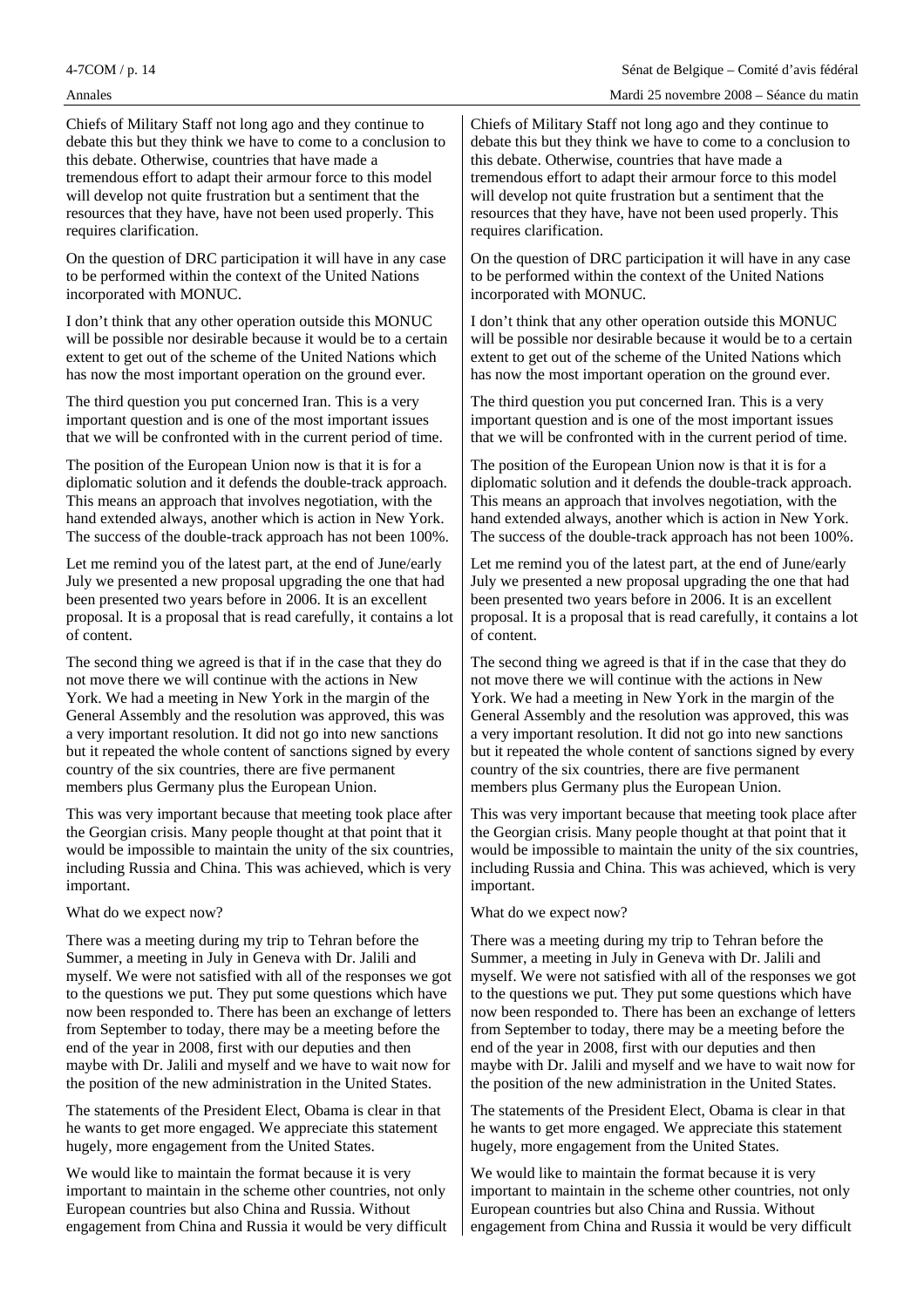to resolve these problems. The problem is that a new nuclear power should not be allowed in that part of the world. This does not mean that Iran would not have the right to produce electricity, this is something that nobody questions. It is one thing to produce energy but it is another to go beyond. What does 'beyond' mean and why are we so controlled? Why is there more control today than a month ago? A few days ago, the last report from the Agency of Vienna was published. The number of centrifuges that are being put in place increases, the level of low and rich uranium in kg increases, it is now around 450 kg, which is not enough to produce an engine but we are reaching levels that are rather uncomfortable. It is very important to maintain this position in order to keep the negotiations or the double-track alive. If the double-track does not maintain life, this means unity of the six countries, etc, the possibilities are others, possibilities that go against what we have as a global strategy which is to solve this question by diplomacy. This will be on the agenda in a very intense and strong manner in the months ahead.

Elections in Tehran will take place from 2009. We have to be intelligent to see how we will handle the electoral process in Tehran and the increased pressure on the double-track approach which must be maintained.

On Georgia, the EUMM are there. They are doing a very good job. The mission in Georgia is a very, very important mission. Sometimes things that are done bottom-up are not appreciated because the bottom-up actions are less known and make less news than the top-down. The bottom-up approaches in this particular mission have been fundamental.

The Georgian Government are satisfied with how things have been carried out, discretely, in good co-operation with everybody, obtaining what was hoped to obtain in this phase in a very subtle manner. Very good and sophisticated people were deployed on the ground very rapidly. In two weeks people were on the ground, with all the equipment which is quite an important achievement of co-ordination among the member states of the European Union. The Russian forces withdrew before the withdrawal date arrived and all of the check points had disappeared.

We have to recognise ourselves that we are doing a very good, discrete job. If you put this together with the Geneva Conference which is moving, for the first time the Georgians and the Russians have been at the same table talking.

Have all the problems been solved? No, but a couple of months ago it could never have been imagined that this would have taken place. Not everything is resolved but the mechanism to begin to resolve this very complicated problem that will be present for many years in the future has been put in place. It is better to have this problem controlled; to have it in the political scheme around the table than not.

There will be a NATO summit in 2009. This will be an important summit taking place in Europe. It will be the first summit of NATO with the new President participating. The revision of the strategic concept of NATO will probably not be finished by this summit. There will probably be an interim document but it will not be the final, new, strategic concept of NATO, this will be done later down the road. It will be an important summit because it will take place in Europe. Important decisions will be taken before this summit in

to resolve these problems. The problem is that a new nuclear power should not be allowed in that part of the world. This does not mean that Iran would not have the right to produce electricity, this is something that nobody questions. It is one thing to produce energy but it is another to go beyond. What does 'beyond' mean and why are we so controlled? Why is there more control today than a month ago? A few days ago, the last report from the Agency of Vienna was published. The number of centrifuges that are being put in place increases, the level of low and rich uranium in kg increases, it is now around 450 kg, which is not enough to produce an engine but we are reaching levels that are rather uncomfortable. It is very important to maintain this position in order to keep the negotiations or the double-track alive. If the double-track does not maintain life, this means unity of the six countries, etc, the possibilities are others, possibilities that go against what we have as a global strategy which is to solve this question by diplomacy. This will be on the agenda in a very intense and strong manner in the months ahead.

Elections in Tehran will take place from 2009. We have to be intelligent to see how we will handle the electoral process in Tehran and the increased pressure on the double-track approach which must be maintained.

On Georgia, the EUMM are there. They are doing a very good job. The mission in Georgia is a very, very important mission. Sometimes things that are done bottom-up are not appreciated because the bottom-up actions are less known and make less news than the top-down. The bottom-up approaches in this particular mission have been fundamental.

The Georgian Government are satisfied with how things have been carried out, discretely, in good co-operation with everybody, obtaining what was hoped to obtain in this phase in a very subtle manner. Very good and sophisticated people were deployed on the ground very rapidly. In two weeks people were on the ground, with all the equipment which is quite an important achievement of co-ordination among the member states of the European Union. The Russian forces withdrew before the withdrawal date arrived and all of the check points had disappeared.

We have to recognise ourselves that we are doing a very good, discrete job. If you put this together with the Geneva Conference which is moving, for the first time the Georgians and the Russians have been at the same table talking.

Have all the problems been solved? No, but a couple of months ago it could never have been imagined that this would have taken place. Not everything is resolved but the mechanism to begin to resolve this very complicated problem that will be present for many years in the future has been put in place. It is better to have this problem controlled; to have it in the political scheme around the table than not.

There will be a NATO summit in 2009. This will be an important summit taking place in Europe. It will be the first summit of NATO with the new President participating. The revision of the strategic concept of NATO will probably not be finished by this summit. There will probably be an interim document but it will not be the final, new, strategic concept of NATO, this will be done later down the road. It will be an important summit because it will take place in Europe. Important decisions will be taken before this summit in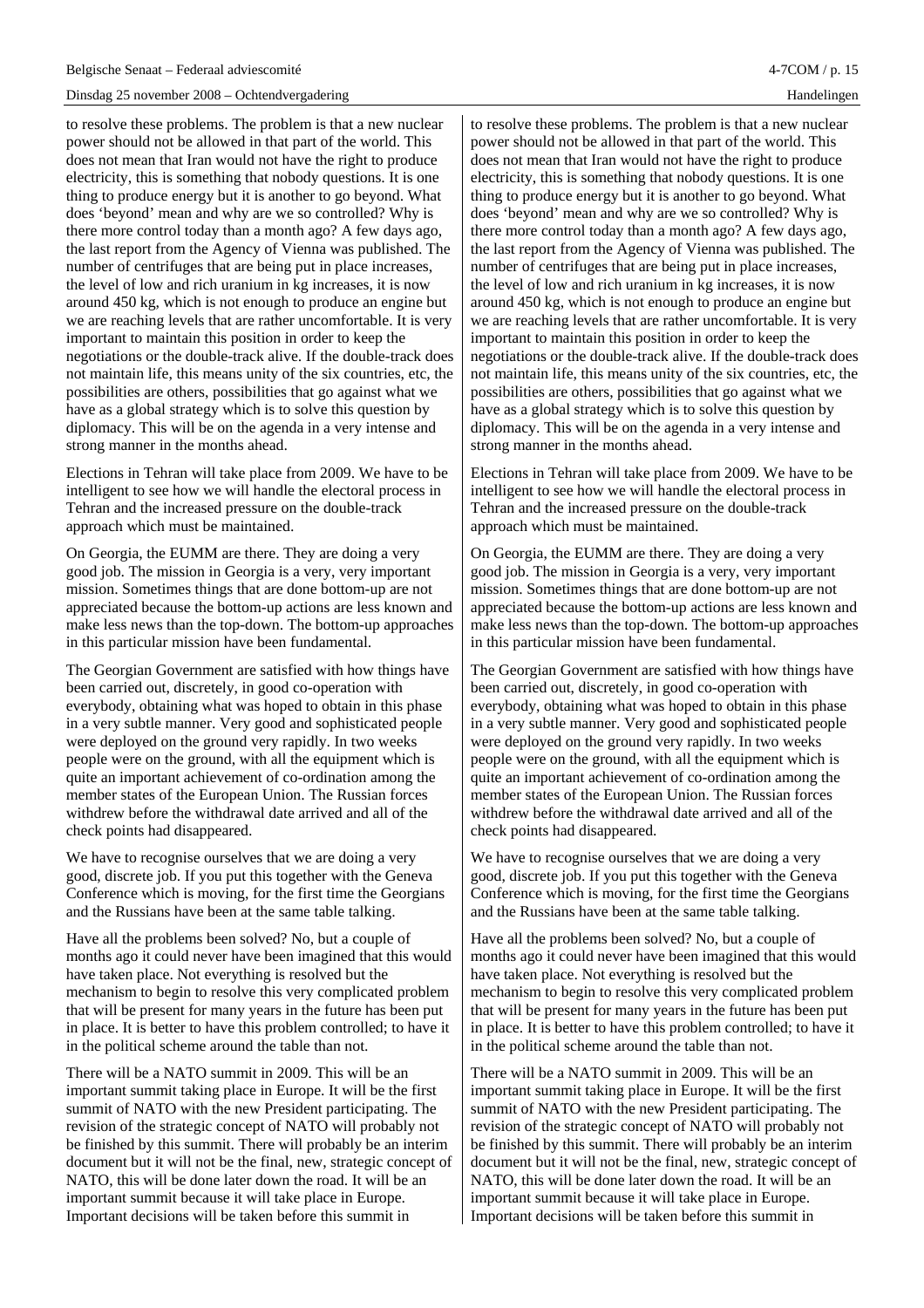particular one which will affect very importantly the essence of Europe. France will probably be back on the military structure before the summit.

Important decisions will have to be taken about regional issues, and how to evolve the EAPC, or the Partnership for Peace Schemes in NATO and therefore also the relationship between NATO and the European Union. It cannot be expected that the full new, strategic concept of NATO will be finalised in that summit.

As far as what you call the European Pillar, there are things that have to be said and others that have to be done. There is nothing that prevents European countries from taking decisions on issues that pertain to security. It would be more difficult to put a tag and say here are two pillars. Nothing prevents the European countries to co-ordinate better their actions. Before we look for tags, lets take actions.

*De bijeenkomst van de groep G in Washington is heel belangrijk. Het feit dat de eerste vergadering na de financiële crisis het kader van de G8 overstijgt, is heel belangrijk voor onszelf en voor de hele wereld. We moeten China, India en andere landen rond de tafel krijgen.*

*Zuid-Korea, het Verenigd Koninkrijk en Brazilië zullen de vergadering van eind april voorbereiden. De top over de financiële problemen zal voor de eerste keer worden voorbereid door deze drie landen, waaronder twee opkomende landen. Dat is een belangrijke mentaliteitswijziging.*

*Hoe moeten we in de toekomst te werk gaan? Ik denk niet dat de G20 de G7 of de G8 op alle vlakken kan vervangen. Ik weet niet of de G20 in staat zal zijn de problemen van het terrorisme en de klimaatsverandering adequaat aan te pakken. De G20 moet wel betrokken worden bij het zoeken naar oplossingen voor de financiële crisis.*

*De Europese Unie heeft twee keuzemogelijkheden: ofwel verder praten met de G8+ of de G7+, met de druk van andere landen die deel zouden willen uitmaken van deze groep, ofwel ernstig nadenken over de mogelijkheid om met de stem van de Unie op het internationale toneel naar voren te treden.*

*De derde landen vinden dat de Europese landen oververtegenwoordigd zijn. De druk neemt toe. We moeten nadenken over de vraag hoe we met minder leden meer gewicht in de schaal kunnen leggen. De andere lidstaten en de opkomende landen zullen immers zulke grote vertegenwoordiging van de westerse mogendheden niet meer aanvaarden.*

*Ik geef een voorbeeld: het Internationaal Monetair Fonds heeft acht directeurs uit westerse landen. Er moet plaats worden gemaakt voor China, India of Brazilië. We moeten nadenken over de vraag wie plaats zal maken. Dat wordt een moeilijke discussie.*

*U vroeg hoe de relatie tussen de Verenigde Naties en de G22, 20, 18, 17 of 16 zal zijn. De groepen G kunnen niet verantwoordelijk zijn voor de gehele internationale gemeenschap. Bepaalde aspecten vallen onder de internationale verdragen. Het is ondenkbaar dat landen die geen onderlinge juridische relatie hebben, beslissingen kunnen nemen op het vlak van vrede, militaire acties of crisisbeheersing. Dat kan eventueel worden overwogen in het* particular one which will affect very importantly the essence of Europe. France will probably be back on the military structure before the summit.

Important decisions will have to be taken about regional issues, and how to evolve the EAPC, or the Partnership for Peace Schemes in NATO and therefore also the relationship between NATO and the European Union. It cannot be expected that the full new, strategic concept of NATO will be finalised in that summit.

As far as what you call the European Pillar, there are things that have to be said and others that have to be done. There is nothing that prevents European countries from taking decisions on issues that pertain to security. It would be more difficult to put a tag and say here are two pillars. Nothing prevents the European countries to co-ordinate better their actions. Before we look for tags, lets take actions.

La question de la réunion du G-group à Washington est très importante. Le fait que la première réunion postérieure à la crise se soit tenue au-delà du G8 est très significatif pour nous-mêmes et pour le monde. Il est tout à fait fondamental de mettre autour de la table la Chine, l'Inde et d'autres pays.

En outre, la préparation de la prochaine réunion, qui aura lieu fin avril, sera assurée par trois pays : la Corée du sud, le Royaume-Uni et le Brésil. Ainsi, pour la première fois, le sommet qui réglera la question des finances du monde sera préparé par ces trois pays, dont deux sont émergents. C'est un changement de mentalité très important.

Comment faire à l'avenir sur le plan de la géométrie ? Je ne crois pas que le G20 pourrait remplacer le G7 ou le G8 dans tous les domaines de la vie collective. Je ne sais toutefois pas si le G20 sera la dimension adéquate pour régler les problèmes de terrorisme, de changement climatique, etc. En tout cas, pour ce qui est de la crise financière, ce sont ces pays qui devront être convoqués en vue de régler les choses.

Comment faire pour l'Union ? Celle-ci a deux options : soit celle de continuer à parler avec le G8+ ou le G7+, avec la pression d'autres pays qui aimeraient faire partie de ce cercle, soit celle de commencer à penser sérieusement à la possibilité de se présenter sur la scène internationale avec la voix de l'Union. Ce sera éventuellement nécessaire.

Je crois que les pays tiers auront tendance à dire aux Européens qu'ils sont surreprésentés. On constate d'ailleurs que cette pression commence à s'exercer très clairement. Il faut réfléchir à la manière d'avoir plus de poids sans avoir plus de membres. Les autres États membres et les pays émergents n'accepteront plus une représentation du monde occidental aussi nombreuse.

Voici un exemple : au Fonds monétaire international, huit directeurs émanent de nos pays. Il faut faire un peu de place pour la Chine, l'Inde ou le Brésil. Qui le fera ? Nous devons réfléchir à cela entre nous, mais la discussion sera difficile.

Vous avez demandé comment s'effectuera la relation entre les G22, 20, 18, 17 ou 16 et les Nations unies. Je ne crois pas que la géométrie G puisse englober toutes les responsabilités de la communauté internationale. Certains éléments figurent dans les traités de nature internationale. Il est impensable que des pays n'ayant pas de relations juridiques entre eux puissent prendre des décisions dans des domaines impliquant la paix,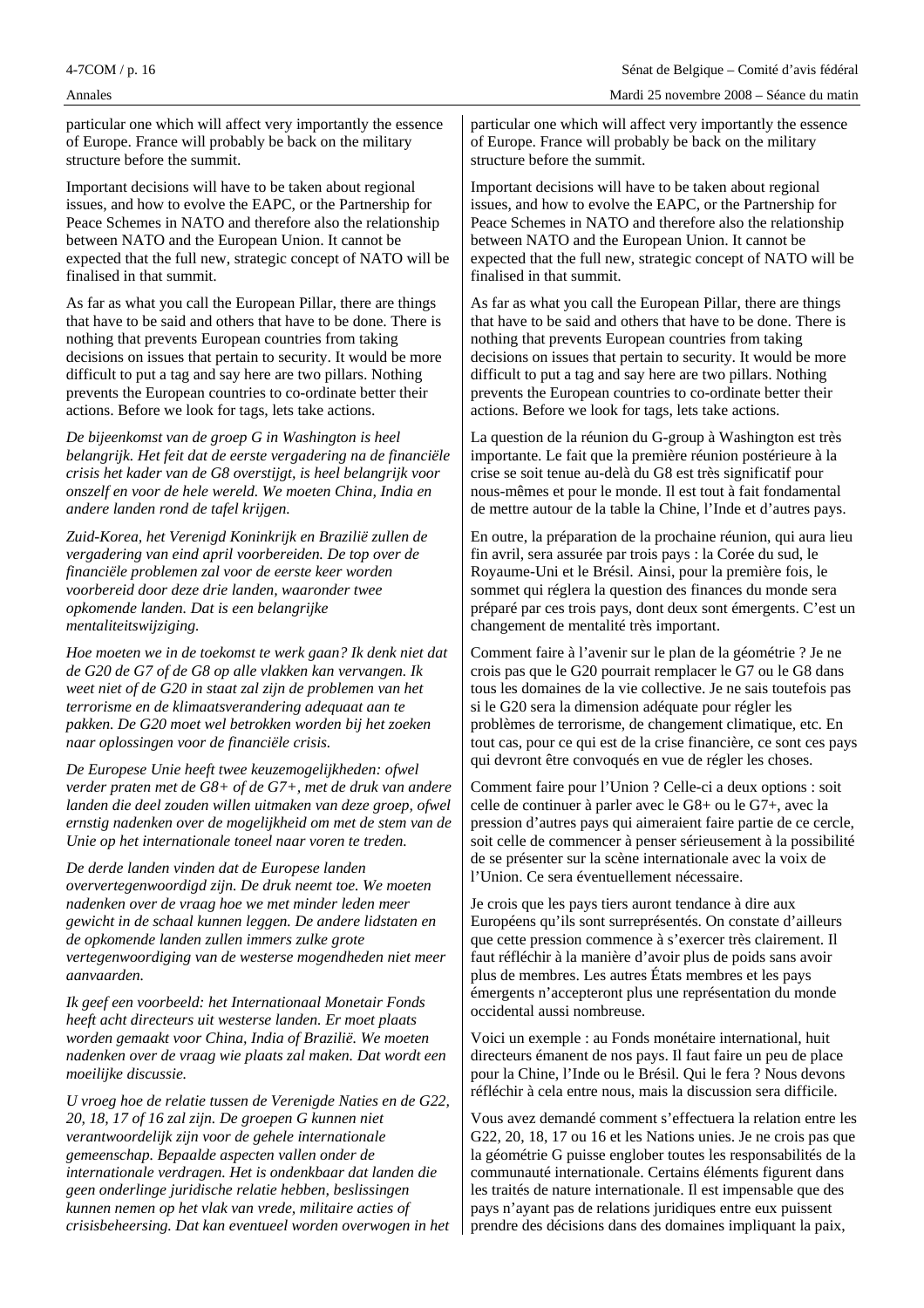*kader van een uitgebreide Veiligheidsraad, maar de contractuele relatie van de Verenigde Naties is fundamenteel en dat moet zo blijven.*

*Hoe moeten we te werk gaan? Er zijn verschillende mogelijkheden om een collectief geweten van de Europese Unie te vormen. De Eurogroep en de Raad van Europa zullen nog voor de tweede top bijeenkomen. We werken in de goede richting. We moeten vergaderingen beleggen, zodat iedereen zich echt betrokken voelt bij de beslissingen die door bepaalde landen van de Unie zullen worden genomen. We moeten ons ook afvragen hoe we de asymmetrie en de internationale dossiers zullen behandelen. Wat de oplossing is, is moeilijk te zeggen, maar we moeten er tenminste over nadenken.*

*Het voorstel van president Medvedev voor een nieuw veiligheidsverdrag voor Europa is nog heel vaag. We willen er in elk geval over discussiëren, eerst informeel. Begin december is er een OVSE-bijeenkomst in Helsinki. Op een lunchvergadering zullen ideeën worden uitgewisseld. De landen van de Europese Unie, de Verenigde Staten, Canada, Rusland en de Centraal-Aziatische landen zullen aanwezig zijn. Het zal een interessante bijeenkomst zijn, maar dat betekent niet dat alle problemen opgelost zullen worden of dat we het eens zijn met alle initiatieven van Rusland. Het komt erop aan te tonen dat we bereid zijn te praten. We zullen zien hoe de zaken evolueren. Het is in elk geval een eerste positief gebaar ten opzichte van Rusland. We zien niet in waarom de huidige structuren zouden moeten veranderen. We staan wel open voor een debat over eventuele andere Russische ideeën. Het is belangrijk dat de Verenigde Staten, Canada en de Centraal-Aziatische landen meedoen. De OVSE is in elk geval het meest efficiënte orgaan voor dit soort besprekingen.*

*Als Europeanen moeten we, in samenwerking met de Verenigde Staten, nadenken over Afghanistan. Ten eerste moeten we de regering-Karzaï tot meer efficiënte aanzetten. Er moeten in juni of juli 2009 verkiezingen komen. Ten tweede moeten we de andere landen in de regio, onder meer Pakistan, bij de zaak betrekken. We zullen waarschijnlijk een bijeenkomst organiseren met Afghanistan en zijn buurlanden. Ten derde is de strijd tegen drugs fundamenteel, want in narcoticagebieden is het onmogelijk de rust te herstellen. Ten vierde moeten we het terrorisme bestrijden en de veiligheid in Afghanistan herstellen.*

*Wat de Pathanen betreft, hebt u gelijk. Er moet een 'inclusief' proces op gang komen.*

*Twee weken geleden was ik Riyad. Ik had er lange en open gesprekken met de koning van Saudi-Arabië. Dit land toont, zoals u weet, de meeste goede wil ten opzichte van dit soort onderhandelingen en gesprekken. Arabië is van plan in deze richting verder te gaan. Het wenst duidelijkheid over de doelstellingen van de Pathanen en de Taliban. Dat is de juiste manier van werken. Alle militaire overheden van alle landen, met inbegrip van de NAVO, zeggen duidelijk dat een politieke oplossing moet worden gezocht. De veiligheid blijft echter fundamenteel. We moeten dus een evenwicht zoeken tussen de prioriteit 'veiligheid' en het verloop van de politieke handelingen.*

*Ik ben er bijna zeker van dat er bewegingen in die richting zijn en dat er contacten en onderhandelingen zullen komen* l'action militaire ou la gestion de crises, du moins dans l'immédiat. Nous pouvons éventuellement l'envisager dans le cadre du Conseil de sécurité élargi, mais la relation contractuelle des Nations unies est tout à fait fondamentale et il faut la maintenir.

Comment travailler entre nous ? Il existe plusieurs manière de coopérer à la formation de la conscience collective de l'Union. L'Eurogroupe et le Conseil européen se réuniront avant le deuxième sommet. Nous travaillons dans cette direction qui est selon moi la bonne. Nous devons en effet organiser des réunions afin que tout le monde se sente vraiment impliqué dans les décisions qui seront prises par certains pays de l'Union dans les enceintes de réflexion. Nous devons continuer à réfléchir et nous demander comment gérer la géométrie variable et les dossiers de la vie internationale. Je ne crois pas qu'il seront traités selon la même géométrie. Il est toutefois difficile de dire quelle sera la solution mais nous devons au moins y réfléchir.

J'en viens à la question relative à la proposition du président Medvedev visant à l'adoption d'un nouveau traité sur la sécurité en Europe. Il s'agit d'une question encore très vague. Nous avons toutefois accepté de commencer à en parler, tout d'abord de manière informelle. Une réunion de l'OSCE aura lieu au début de décembre à Helsinki. Un premier échange d'idées y est prévu durant le déjeuner. Y prendront part les pays de l'Union européenne, les États-Unis, le Canada, la Russie et les pays d'Asie centrale. Ce sera donc un moment intéressant. Cela ne signifie pas que nous réglerons tous les problèmes ou que nous sommes d'accord avec toutes les initiatives de la Russie. Faire un geste et montrer que nous sommes prêts à discuter sont des démarches constructives. Nous verrons comment les choses se dérouleront. Il s'agit toutefois d'un premier geste positif vis-à-vis de la Russie. Néanmoins, les structures actuelles devront se maintenir. Nous ne voyons pas la nécessité de les modifier. Nous sommes toutefois ouverts à la discussion au sujet des autres idées russes éventuelles. Il est important que les Américains, les Canadiens et les pays d'Asie centrale y participent. L'OSCE est en tous cas le cadre le plus efficace pour une discussion de cette nature.

Nous devrons réfléchir, en tant qu'Européens mais aussi en collaboration avec les États-Unis, à la question de l'Afghanistan. Primo, nous devons faire pression sur le gouvernement Karzaï qui devrait être plus efficace. Des élection devront avoir lieu en juin ou juillet 2009. Secundo, il convient d'engager les autres pays de la région. Je pense au Pakistan mais aussi aux autres. Nous convoquerons probablement une réunion avec l'Afghanistan et ses voisins. Tertio, la lutte contre la drogue est fondamentale car il est impossible de pacifier les *narcostates*. Quarto, il faut lutter contre le terrorisme et défendre la sécurité de l'Afghanistan.

Sur la question pachtoune, je crois que vous avez raison. Il faut mettre en œuvre un processus plus « inclusif ».

J'étais à Riyad il y a deux semaines. J'y ai eu de longues et franches conversations avec le roi d'Arabie saoudite. Comme vous le savez, c'est le pays qui manifeste le plus de bonne volonté à l'égard de ce type de négociation et de conversation. L'Arabie est disposée à aller dans cette direction. Mais ce pays voudrait avoir des éclaircissements sur les objectifs des Pachtounes et des talibans. Mais je crois qu'il faut travailler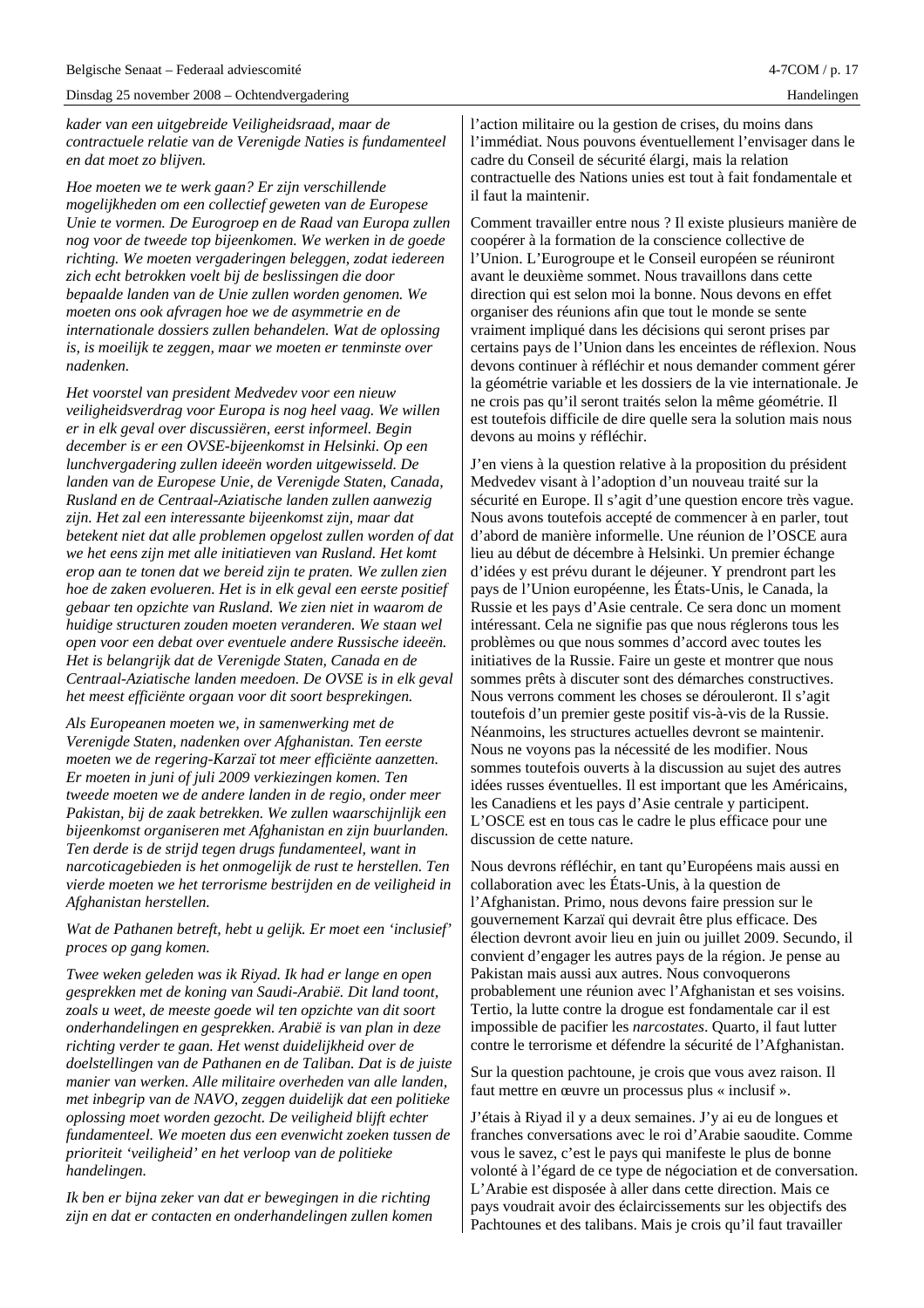| 4-7COM / p. 18 |  |
|----------------|--|
|----------------|--|

| tussen de gematigde Taliban en de Pathanen.                                                                                                                                                                                                                                                                                                                                                                               | de cette manière. Toutes les autorités militaires de tous les                                                                                                                                                                                                                                                                                                                                                                                         |  |
|---------------------------------------------------------------------------------------------------------------------------------------------------------------------------------------------------------------------------------------------------------------------------------------------------------------------------------------------------------------------------------------------------------------------------|-------------------------------------------------------------------------------------------------------------------------------------------------------------------------------------------------------------------------------------------------------------------------------------------------------------------------------------------------------------------------------------------------------------------------------------------------------|--|
| Bij mijn bezoek aan de regio heb ik urenlang gesproken met                                                                                                                                                                                                                                                                                                                                                                | pays, y compris celles de l'OTAN, ont dit clairement que la                                                                                                                                                                                                                                                                                                                                                                                           |  |
| niet-confessionele Pathaanse politici die bij de jongste                                                                                                                                                                                                                                                                                                                                                                  | solution doit être trouvée par la politique. Néanmoins, la                                                                                                                                                                                                                                                                                                                                                                                            |  |
| verkiezingen werden verkozen. Ze voelen zich ook niet op hun                                                                                                                                                                                                                                                                                                                                                              | sécurité reste en tout cas un élément tout à fait fondamental. Il                                                                                                                                                                                                                                                                                                                                                                                     |  |
| gemak. We moeten hen bij de gesprekken betrekken. De                                                                                                                                                                                                                                                                                                                                                                      | faut donc trouver un équilibre entre la priorité de la sécurité et                                                                                                                                                                                                                                                                                                                                                                                    |  |
| Pathanen willen een vreedzame en diplomatieke oplossing.                                                                                                                                                                                                                                                                                                                                                                  | le déroulement de l'action politique.                                                                                                                                                                                                                                                                                                                                                                                                                 |  |
| Sinds de jongste verkiezingen in Pakistan is er in het                                                                                                                                                                                                                                                                                                                                                                    | Je suis presque sûr qu'il y aura des mouvements dans cette                                                                                                                                                                                                                                                                                                                                                                                            |  |
| parlement een vertegenwoordiging van de Pathanen uit de                                                                                                                                                                                                                                                                                                                                                                   | direction, qu'il y aura des contacts, des négociations entre                                                                                                                                                                                                                                                                                                                                                                                          |  |
| grensstreek.                                                                                                                                                                                                                                                                                                                                                                                                              | talibans modérés, entre Pachtounes.                                                                                                                                                                                                                                                                                                                                                                                                                   |  |
|                                                                                                                                                                                                                                                                                                                                                                                                                           | Lorsque j'étais dans cette région, j'ai passé des heures avec<br>des hommes politiques pachtounes laïques, élus aux dernières<br>élections. Ils ne se sentent pas à l'aise non plus. Il faut les<br>associer à la discussion. Les Pachtounes aimeraient qu'il y ait<br>une solution pacifique, diplomatique. Depuis les dernières<br>élections au Pakistan, il y a au parlement une représentation<br>des Pachtounes laïques de la frontière.         |  |
| De heer Josy Dubié (Senaat – Ecolo). – Ze hebben de<br>verkiezingen gewonnen.                                                                                                                                                                                                                                                                                                                                             | M. Josy Dubié (Sénat – Ecolo). – Ils ont gagné les élections.                                                                                                                                                                                                                                                                                                                                                                                         |  |
| M. Javier Solana. - Dat is wellicht het belangrijkste resultaat                                                                                                                                                                                                                                                                                                                                                           | M. Javier Solana. - C'est probablement le résultat le plus                                                                                                                                                                                                                                                                                                                                                                                            |  |
| van deze verkiezingen. We moeten hen bij de besprekingen                                                                                                                                                                                                                                                                                                                                                                  | important de ces élections. Il faut les incorporer dans les                                                                                                                                                                                                                                                                                                                                                                                           |  |
| betrekken. Ik stel dus een beetje mijn hoop op derde landen                                                                                                                                                                                                                                                                                                                                                               | discussions. J'ai donc un petit peu d'espoir en raison de la                                                                                                                                                                                                                                                                                                                                                                                          |  |
| zoals Saudi-Arabië.                                                                                                                                                                                                                                                                                                                                                                                                       | volonté d'engagement de pays tiers comme l'Arabie saoudite.                                                                                                                                                                                                                                                                                                                                                                                           |  |
| Het is aan deze landen en aan de Pathanen om stappen te                                                                                                                                                                                                                                                                                                                                                                   | Mais c'est à ces pays et aux Pachtounes à faire des                                                                                                                                                                                                                                                                                                                                                                                                   |  |
| doen, niet aan ons. Als wij dat doen, dan zou dat een                                                                                                                                                                                                                                                                                                                                                                     | démarches. Ce n'est pas notre rôle. Si nous commençons à le                                                                                                                                                                                                                                                                                                                                                                                           |  |
| vergissing zijn. We moeten onderhandelingsvoorwaarden                                                                                                                                                                                                                                                                                                                                                                     | faire, nous nous tromperons très probablement. Il faut créer                                                                                                                                                                                                                                                                                                                                                                                          |  |
| creëren, maar het is niet aan ons om oplossingen te zoeken.                                                                                                                                                                                                                                                                                                                                                               | les conditions de la négociation mais ce n'est pas à nous de                                                                                                                                                                                                                                                                                                                                                                                          |  |
| Als ik 'wij' zeg, dan heb ik het over alle landen van de Unie.                                                                                                                                                                                                                                                                                                                                                            | trouver les solutions. Lorsque je dis « nous », je parle de                                                                                                                                                                                                                                                                                                                                                                                           |  |
| Sommige landen willen stappen ondernemen, maar ik denk                                                                                                                                                                                                                                                                                                                                                                    | l'ensemble des pays de l'Union. Certains d'entre eux sont                                                                                                                                                                                                                                                                                                                                                                                             |  |
| dat dit een vergissing zou zijn. De discussie moet gebeuren                                                                                                                                                                                                                                                                                                                                                               | davantage enclins à faire des démarches. Je crois que ce serait                                                                                                                                                                                                                                                                                                                                                                                       |  |
| tussen de Afghanen.                                                                                                                                                                                                                                                                                                                                                                                                       | une grande erreur. La discussion doit se dérouler entre                                                                                                                                                                                                                                                                                                                                                                                               |  |
| Mevrouw Durant, ik verwijs naar ons standpunt over het<br>Internationaal Strafhof. We stellen alles in het werk om dat te<br>steunen, niet alleen in het DRC-dossier, maar ook inzake<br>Soedan. Het is een moeilijke kwestie. De vraag hoe we een<br>bijdrage kunnen leveren tot het herstel van de vrede is<br>theoretisch en blijft open. Ik denk dat iedereen met de beste<br>bedoelingen in de goede richting werkt. | Afghans.<br>À Mme Durant, je rappelle notre position sur le tribunal pénal<br>international : nous faisons tout ce que nous pouvons pour le<br>soutenir non seulement dans le dossier de la RDC mais aussi<br>pour le Soudan, etc. C'est difficile. Comment contribuer à la<br>pacification ? C'est une question théorique qui reste ouverte.<br>Mais je crois que tout le monde travaille dans la bonne<br>direction dans les meilleures intentions. |  |
| Concerning Lebanon, what happened on May 4 <sup>th</sup> was                                                                                                                                                                                                                                                                                                                                                              | Concerning Lebanon, what happened on May 4 <sup>th</sup> was                                                                                                                                                                                                                                                                                                                                                                                          |  |
| extremely important in Lebanon. I was very happy to be there                                                                                                                                                                                                                                                                                                                                                              | extremely important in Lebanon. I was very happy to be there                                                                                                                                                                                                                                                                                                                                                                                          |  |
| to see what happened physically when the President was                                                                                                                                                                                                                                                                                                                                                                    | to see what happened physically when the President was                                                                                                                                                                                                                                                                                                                                                                                                |  |
| elected. A President had not been elected for a long period of                                                                                                                                                                                                                                                                                                                                                            | elected. A President had not been elected for a long period of                                                                                                                                                                                                                                                                                                                                                                                        |  |
| time. It was very impressive to see the Emir of Qatar chairing                                                                                                                                                                                                                                                                                                                                                            | time. It was very impressive to see the Emir of Qatar chairing                                                                                                                                                                                                                                                                                                                                                                                        |  |
| this meeting.                                                                                                                                                                                                                                                                                                                                                                                                             | this meeting.                                                                                                                                                                                                                                                                                                                                                                                                                                         |  |
| On one side of the corridor were the ambassadors of Saudi                                                                                                                                                                                                                                                                                                                                                                 | On one side of the corridor were the ambassadors of Saudi                                                                                                                                                                                                                                                                                                                                                                                             |  |
| Arabia and Egypt and on the other side were the ambassadors                                                                                                                                                                                                                                                                                                                                                               | Arabia and Egypt and on the other side were the ambassadors                                                                                                                                                                                                                                                                                                                                                                                           |  |
| of Iran and Syria. And there was the Emir of Qatar in                                                                                                                                                                                                                                                                                                                                                                     | of Iran and Syria. And there was the Emir of Qatar in                                                                                                                                                                                                                                                                                                                                                                                                 |  |
| Lebanon. During all the speeches it was fascinating to see the                                                                                                                                                                                                                                                                                                                                                            | Lebanon. During all the speeches it was fascinating to see the                                                                                                                                                                                                                                                                                                                                                                                        |  |
| body language. When the Egyptians and the Saudis applauded                                                                                                                                                                                                                                                                                                                                                                | body language. When the Egyptians and the Saudis applauded                                                                                                                                                                                                                                                                                                                                                                                            |  |
| the Iranians and Syrians did not applaud. It was very                                                                                                                                                                                                                                                                                                                                                                     | the Iranians and Syrians did not applaud. It was very                                                                                                                                                                                                                                                                                                                                                                                                 |  |
| interesting. But at the end the President was elected and from                                                                                                                                                                                                                                                                                                                                                            | interesting. But at the end the President was elected and from                                                                                                                                                                                                                                                                                                                                                                                        |  |
| then on everything has gone ok.                                                                                                                                                                                                                                                                                                                                                                                           | then on everything has gone ok.                                                                                                                                                                                                                                                                                                                                                                                                                       |  |
| He visited Syria and Saudi Arabia. The diplomatic                                                                                                                                                                                                                                                                                                                                                                         | He visited Syria and Saudi Arabia. The diplomatic                                                                                                                                                                                                                                                                                                                                                                                                     |  |
| relationships have been re-established. This is a very                                                                                                                                                                                                                                                                                                                                                                    | relationships have been re-established. This is a very                                                                                                                                                                                                                                                                                                                                                                                                |  |
| important change. Something to think about is that this was                                                                                                                                                                                                                                                                                                                                                               | important change. Something to think about is that this was                                                                                                                                                                                                                                                                                                                                                                                           |  |
| achieved with Qatar, a small country in the Gulf with a lot of                                                                                                                                                                                                                                                                                                                                                            | achieved with Qatar, a small country in the Gulf with a lot of                                                                                                                                                                                                                                                                                                                                                                                        |  |
| money, oil and gas, that nobody expected would be able to                                                                                                                                                                                                                                                                                                                                                                 | money, oil and gas, that nobody expected would be able to                                                                                                                                                                                                                                                                                                                                                                                             |  |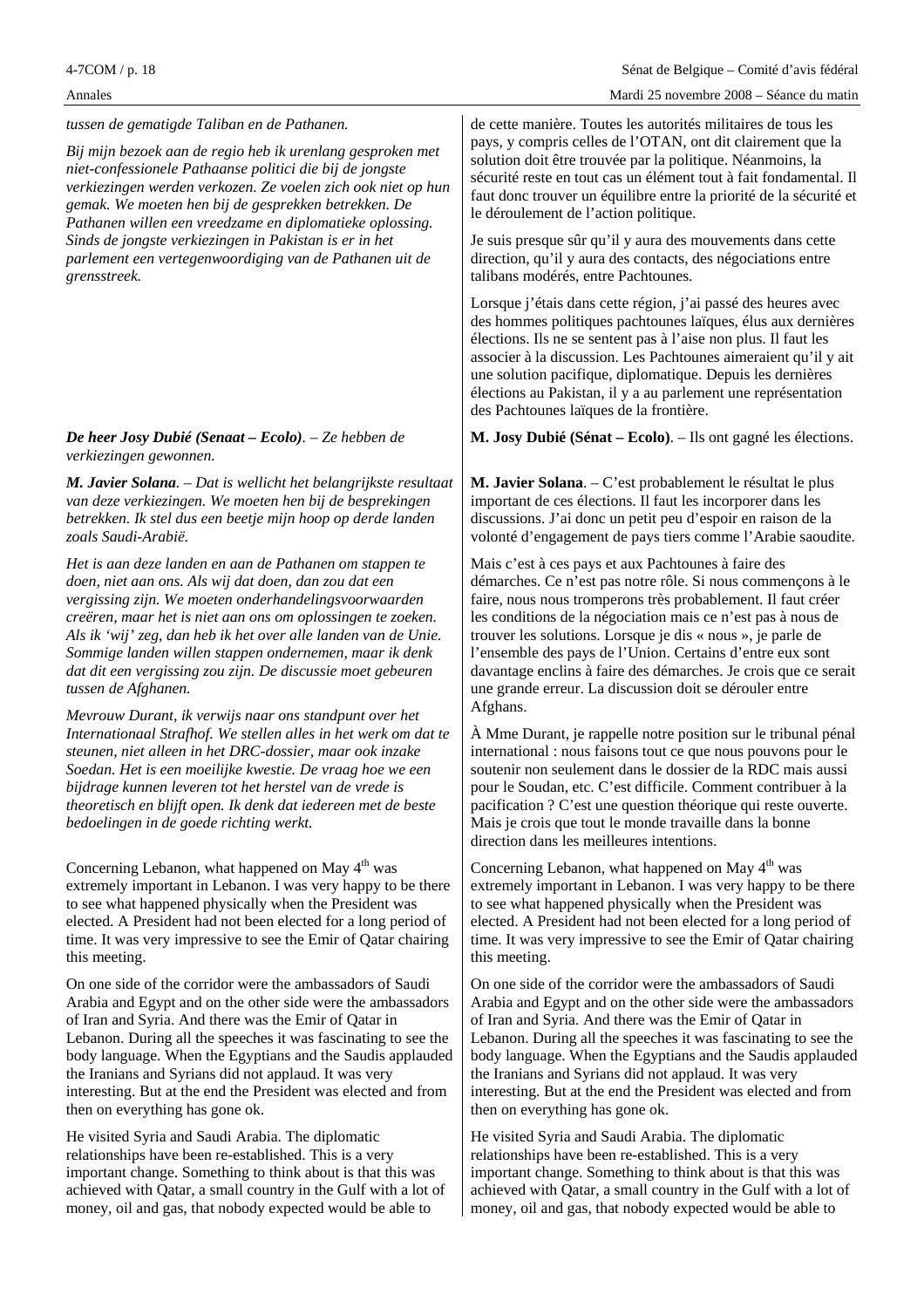capitalise that agreement.

The role of Iran is also important. It is true that Iran acts through proxies: it uses Hamas, it uses Hezbollah etc. but sometimes those organisations act autonomously. It is important to recognise the role of Iran in the region.

With Iran we will not get engaged until clarity has been given concerning the nuclear problem.

Secondly it cannot be forgotten that Iran has a conflict with the Sunni countries. The Sunni-Shia is a battle that goes back centuries. This complicates the issues in the region.

In Sharm el-Sheikh I had a meeting with the Gulf countries plus Egypt plus Morocco and Jordan on the question of Iran. This was an important and interesting meeting because sometimes we have to really get engaged with them and explain our policies concerning Iran to them as they are very concerned that we will one day take decisions that do not take into consideration the interests of the countries on the Gulf with the Sunnis. The Sunni-Shia line is a very important line which needs to be taken into consideration.

Concerning DRC, the role of the African Union is very important. Every day the African Union plays a more important role. The leadership of the African Union of Dr. Ping is doing very well. The new Member of the Commission of the African Union in charge of security is an Algerian. He is very solid, knows the dossiers very well and is working very well.

The only problem is that sometimes with the Africans their excessive sentiment of ownership can make it difficult to cooperate. It is thought that as time goes by this sentiment may diminish and the co-operation will be more constructive.

It is fundamental that a solid relationship exists with the African Union. There are two more issues, Somalia is one, which are extremely important.

*In verband met Georgië denk ik niet dat we de uitdrukking 'Koude Oorlog' kunnen gebruiken. Zonder het er daarom mee eens te zijn, moeten we wel de gevoelens van het Rusland van de negentiger jaren kunnen begrijpen. Er werden belangrijke maatregelen genomen.*

*Er zijn dossiers die we in samenwerking met Rusland moeten regelen: de regionale veiligheid, de veiligheid van Rusland, zoals het ballistische rakettenschild, en de samenwerking tussen de Europese Unie en Rusland op alle vlakken, en niet alleen op dat van energie.*

*Voor ons is Rusland tegelijkertijd een buur en een strategische partner. Zonder Rusland kunnen we geen enkel werelddossier oplossen. Het zal zeer moeilijk zijn om zonder Rusland voortgang te boeken.*

*Het nabuurschap is een moeilijke kwestie. De Europese Unie zou een akkoord moeten bereiken om evenwichtige strategische en nabuurrelaties uit te bouwen. Sommigen zien Rusland alleen maar als een buur, anderen zien het als een strategische partner. We moeten een evenwicht tussen beide visies vinden, willen we de eenheid van de Europese Unie vrijwaren.*

*De eerste gedachtewisseling over Oekraïne en Georgië vindt begin december plaats op de NAVO-ministerraad en de*

capitalise that agreement.

The role of Iran is also important. It is true that Iran acts through proxies: it uses Hamas, it uses Hezbollah etc. but sometimes those organisations act autonomously. It is important to recognise the role of Iran in the region.

With Iran we will not get engaged until clarity has been given concerning the nuclear problem.

Secondly it cannot be forgotten that Iran has a conflict with the Sunni countries. The Sunni-Shia is a battle that goes back centuries. This complicates the issues in the region.

In Sharm el-Sheikh I had a meeting with the Gulf countries plus Egypt plus Morocco and Jordan on the question of Iran. This was an important and interesting meeting because sometimes we have to really get engaged with them and explain our policies concerning Iran to them as they are very concerned that we will one day take decisions that do not take into consideration the interests of the countries on the Gulf with the Sunnis. The Sunni-Shia line is a very important line which needs to be taken into consideration.

Concerning DRC, the role of the African Union is very important. Every day the African Union plays a more important role. The leadership of the African Union of Dr. Ping is doing very well. The new Member of the Commission of the African Union in charge of security is an Algerian. He is very solid, knows the dossiers very well and is working very well.

The only problem is that sometimes with the Africans their excessive sentiment of ownership can make it difficult to cooperate. It is thought that as time goes by this sentiment may diminish and the co-operation will be more constructive.

It is fundamental that a solid relationship exists with the African Union. There are two more issues, Somalia is one, which are extremely important.

Pour la Géorgie, je ne pense pas que nous puissions utiliser l'expression « guerre froide ». Sans être d'accord avec elle, nous devons comprendre les sentiments de la Russie des années 1990. Des mesures significatives ont été prises.

Des dossiers doivent être réglés en coopération avec la Russie : la sécurité régionale, la sécurité de la Russie, comme la *Missile Defense*, et la coopération entre l'Union européenne et la Russie dans tous les domaines et pas seulement celui de l'énergie.

Pour nous, la Russie est à la fois un voisin et un partenaire stratégique. Sans la Russie, aucun dossier mondial ne pourra être résolu. Il sera très difficile de faire avancer les choses sans elle.

La question du voisinage est difficile. L'Union européenne devrait se mettre d'accord pour équilibrer les relations de stratégie et de voisinage. Certains considèrent la Russie comme un voisin, d'autres ne la voient que comme un partenaire stratégique. Nous devons trouver l'équilibre entre les deux visions si nous voulons maintenir l'unité de l'Union européenne.

Le premier débat concernant l'Ukraine et la Géorgie aura lieu début décembre à la réunion ministérielle de l'OTAN. Le deuxième se fera au sommet d'avril 2009. Il est peu probable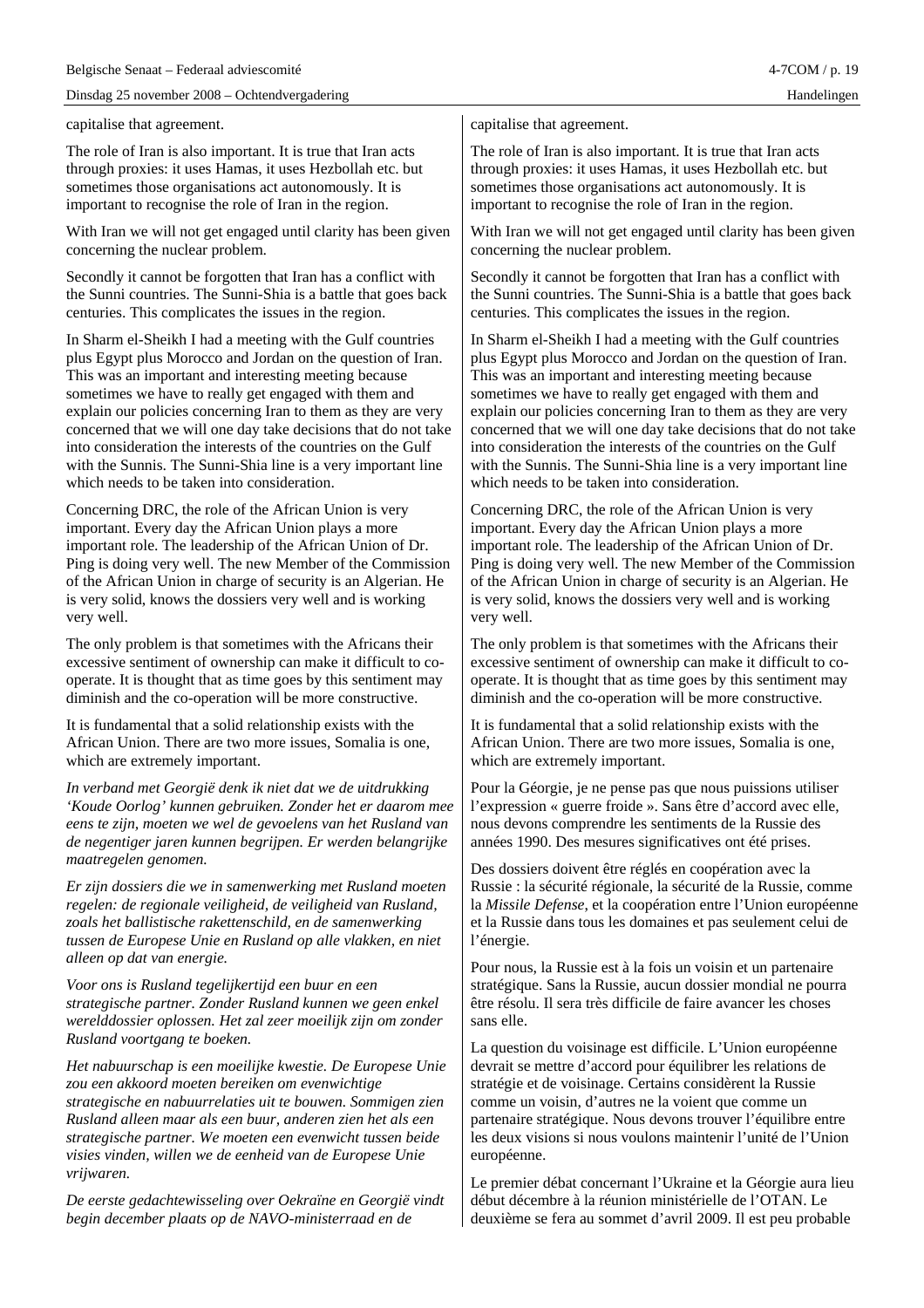| tweede op de top van april 2009. Het is weinig waarschijnlijk<br>dat de toestand in beide landen in de tussenperiode opklaart.<br>Op de NAVO-raden zal om uw mening ter zake worden<br>gevraagd. | que la situation dans les deux pays se soit améliorée entre-<br>temps. Vous serez amenés à donner votre avis lors des<br>Conseils de l'OTAN. |  |
|--------------------------------------------------------------------------------------------------------------------------------------------------------------------------------------------------|----------------------------------------------------------------------------------------------------------------------------------------------|--|
| Concerning Minister of Defence Meetings there are two every                                                                                                                                      | Concerning Minister of Defence Meetings there are two every                                                                                  |  |
| semester, one is with the Minister of Defence alone and the                                                                                                                                      | semester, one is with the Minister of Defence alone and the                                                                                  |  |
| other is with the Minister of Defence with the Minister of                                                                                                                                       | other is with the Minister of Defence with the Minister of                                                                                   |  |
| Foreign Affairs.                                                                                                                                                                                 | Foreign Affairs.                                                                                                                             |  |
| Crisis management is not only a military question, crisis                                                                                                                                        | Crisis management is not only a military question, crisis                                                                                    |  |
| management is something wider and therefore to have                                                                                                                                              | management is something wider and therefore to have                                                                                          |  |
| moments when the Minister of Defence and the Minister of                                                                                                                                         | moments when the Minister of Defence and the Minister of                                                                                     |  |
| Foreign Affairs get together is important. The idea that there                                                                                                                                   | Foreign Affairs get together is important. The idea that there                                                                               |  |
| should be a formation of Ministers should be supported. This                                                                                                                                     | should be a formation of Ministers should be supported. This                                                                                 |  |
| is contemplated in the Treaty and is a decision that may be                                                                                                                                      | is contemplated in the Treaty and is a decision that may be                                                                                  |  |
| taken before the Treaty. In the Treaty the spirit was eventually                                                                                                                                 | taken before the Treaty. In the Treaty the spirit was eventually                                                                             |  |
| to have a Minister of Defence.                                                                                                                                                                   | to have a Minister of Defence.                                                                                                               |  |
| The Lisbon Treaty has to be put in place otherwise it is going                                                                                                                                   | The Lisbon Treaty has to be put in place otherwise it is going                                                                               |  |
| to be difficult in many of the areas spoken about today,                                                                                                                                         | to be difficult in many of the areas spoken about today,                                                                                     |  |
| starting with the economy, trade and so on. The sooner the                                                                                                                                       | starting with the economy, trade and so on. The sooner the                                                                                   |  |
| better the Lisbon Treaty is put in place.                                                                                                                                                        | better the Lisbon Treaty is put in place.                                                                                                    |  |
| I do not think I will see a European Army in my political life.                                                                                                                                  | I do not think I will see a European Army in my political life.                                                                              |  |
| It is important to move in the direction of better co-ordination                                                                                                                                 | It is important to move in the direction of better co-ordination                                                                             |  |
| every day.                                                                                                                                                                                       | every day.                                                                                                                                   |  |
| It is vital to have the Agency. The Defence Agency is now                                                                                                                                        | It is vital to have the Agency. The Defence Agency is now                                                                                    |  |
| with us by chance. It is supposed to be in the Treaty but it was                                                                                                                                 | with us by chance. It is supposed to be in the Treaty but it was                                                                             |  |
| approved in the European Council and this was used to put it                                                                                                                                     | approved in the European Council and this was used to put it                                                                                 |  |
| in place. This is a catalytic mechanism for moving in this                                                                                                                                       | in place. This is a catalytic mechanism for moving in this                                                                                   |  |
| direction.                                                                                                                                                                                       | direction.                                                                                                                                   |  |
| The most important effort has to be performed in capabilities                                                                                                                                    | The most important effort has to be performed in capabilities                                                                                |  |
| and putting capabilities in place in a co-ordinated manner. If                                                                                                                                   | and putting capabilities in place in a co-ordinated manner. If                                                                               |  |
| this is done we will move in this direction and also in the                                                                                                                                      | this is done we will move in this direction and also in the                                                                                  |  |
| direction of lowering the cost which is more important today                                                                                                                                     | direction of lowering the cost which is more important today                                                                                 |  |
| then it was yesterday.                                                                                                                                                                           | then it was yesterday.                                                                                                                       |  |
| Therefore, the mentality of working on capabilities is required                                                                                                                                  | Therefore, the mentality of working on capabilities is required                                                                              |  |
| rapidly and moving in this direction as soon as possible.                                                                                                                                        | rapidly and moving in this direction as soon as possible.                                                                                    |  |
| Concerning Chad, you are well informed about the mission                                                                                                                                         | Concerning Chad, you are well informed about the mission                                                                                     |  |
| there. This has been a success.                                                                                                                                                                  | there. This has been a success.                                                                                                              |  |
| Let us hope that when the mission ends, there are no problems                                                                                                                                    | Let us hope that when the mission ends, there are no problems                                                                                |  |
| and that the Sudan-Darfur situation improves. There is some                                                                                                                                      | and that the Sudan-Darfur situation improves. There is some                                                                                  |  |
| hope here, the new negotiator is making some progress. It is                                                                                                                                     | hope here, the new negotiator is making some progress. It is                                                                                 |  |
| interesting to see that Qatar is now engaged also in the                                                                                                                                         | interesting to see that Qatar is now engaged also in the                                                                                     |  |
| Darfur-Sudan issue. They have taken an important                                                                                                                                                 | Darfur-Sudan issue. They have taken an important                                                                                             |  |
| responsibility here.                                                                                                                                                                             | responsibility here.                                                                                                                         |  |
| The same thing can be said concerning New York. There is                                                                                                                                         | The same thing can be said concerning New York. There is                                                                                     |  |
| no voice for the European Union in the Security Council. In                                                                                                                                      | no voice for the European Union in the Security Council. In                                                                                  |  |
| any case, some progress is made when we work and act.                                                                                                                                            | any case, some progress is made when we work and act.                                                                                        |  |
| Foreign Policy for the European Union is not only to spread                                                                                                                                      | Foreign Policy for the European Union is not only to spread                                                                                  |  |
| our values or to try to spread our values but the way we do                                                                                                                                      | our values or to try to spread our values but the way we do                                                                                  |  |
| things is very important to know who we are. The more we                                                                                                                                         | things is very important to know who we are. The more we                                                                                     |  |
| act collectively outside, the more united we will be inside.                                                                                                                                     | act collectively outside, the more united we will be inside.                                                                                 |  |
| This is one of the important values of the Common Foreign                                                                                                                                        | This is one of the important values of the Common Foreign                                                                                    |  |
| Security Policy, not only that you act outside but that what we                                                                                                                                  | Security Policy, not only that you act outside but that what we                                                                              |  |
| believe are good values are spread, how we try to do so                                                                                                                                          | believe are good values are spread, how we try to do so                                                                                      |  |
| without imposing these on anybody but at the same time by                                                                                                                                        | without imposing these on anybody but at the same time by                                                                                    |  |
| acting together, we become closer, we have a clearer picture                                                                                                                                     | acting together, we become closer, we have a clearer picture                                                                                 |  |
| of who we are.                                                                                                                                                                                   | of who we are.                                                                                                                               |  |
| Therefore, it will be easier to get into the usual                                                                                                                                               | Therefore, it will be easier to get into the usual                                                                                           |  |